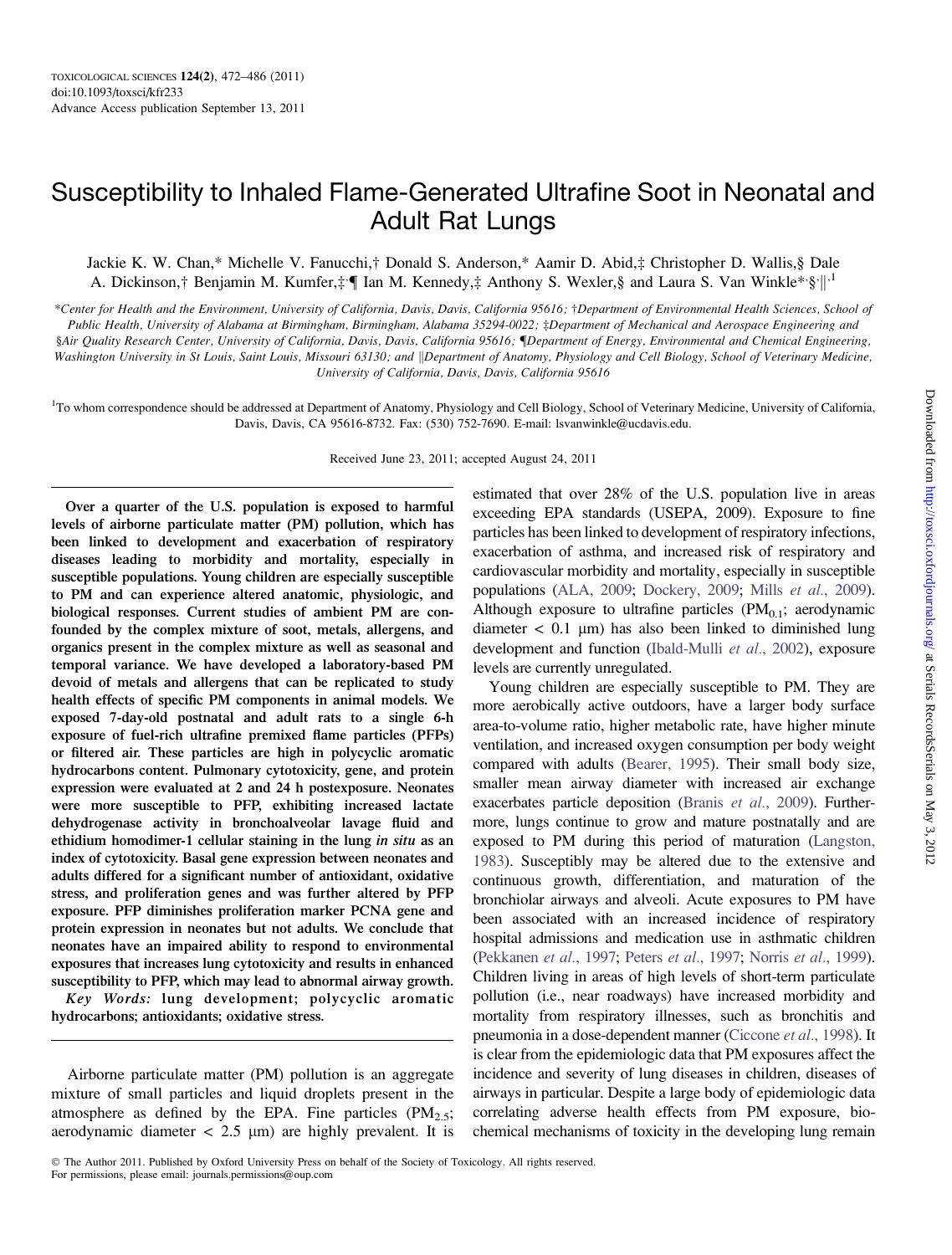relatively unexplored. This may be due to the complicated spatiotemporal variation in PM containing atmospheres as well as the dauntingly complex mixture of PM and gases that characterize these atmospheres. Sampling sites, seasonal variations, and time of day all play a role in defining particle composition. This complicates the systematic study of health effects. Despite this, it is well established that vehicular exhaust from combustion of gasoline, diesel, and other petroleum fuels is the dominant contributor to the fine and ultrafine particulate ranges (Pey et al.[, 2009\)](#page-13-0). Combustion in vehicle engines may be incomplete and lead to the emission into the atmosphere of carbonaceous particles and a variety of fused and free polycyclic aromatic hydrocarbons (PAHs). Due to the highly variable nature of outdoor ambient PM, we have developed and used a premixed flame particle (PFP) generating system (Lee [et al.](#page-13-0), [2010](#page-13-0)) to create an exposure atmosphere for in vivo studies. PFPs

are generated in a laminar fuel-rich flame resulting in fine and ultrafine particles. A variety of PAH species are present in both the particulate and vapor phases. PFP is used as a surrogate for toxicity testing of combustion-generated aerosols and associated PAH. This allows for modifications of PM composition (i.e., PAH content, metals, gases, etc.) in addition to the ability to reproducibly generate similar environments without potential confounders like temperature, weather, variations in air quality, allergens, or metals present in field samples.

In the current study, we characterized the PFP environment as well as acute exposure responses in 7-day-old postnatal and young adult rats following in vivo exposure to either PFP or filtered air (FA). We hypothesized that neonates would have altered oxidative stress and antioxidant expression patterns resulting in increased cytotoxicity and susceptibility to PFP. The objectives of this study are: (1) to characterize the PFP environment and quantify free and fused PAH content within the chamber atmosphere, (2) to define PFP cytotoxicity and

susceptibility in neonates and adults, and (3) to determine whether the airway oxidative stress gene response varies by age.

### MATERIALS AND METHODS

Flame and particle characterization. PFPs were generated using a coannular premixed flame burner (Fig. 1A). The burner consists of a 7.1 mm tube (inner diameter) surrounded by an 88.9-mm concentric outer tube (inner diameter). The burner is enclosed in a Pyrex tube to isolate the burner from ambient air. A mixture of ethylene, oxygen, and argon was metered through the inner tube at 212.4 cc/min, 289.2 cc/min, and 1499 cc/min, respectively, using mass flow controllers (model 647C flow control unit and model 1179A and M100B flow control valves, MKS Instruments, Andover, MA). A small flow rate of oxygen (52 cc/min) flowed through the outer annulus to stabilize the flame. The flame was shielded from room air by a curtain flow of nitrogen metered at 10 l/min using a Fisher and Porter variable area flow meter (Andrews Glass, Vineland, NJ) and delivered around the circumference of the burner chamber. Filtered dried air was added to the flow downstream of the flame, and all burner effluent passes through a heated 3-way catalyst to remove  $NO<sub>x</sub>$  and CO. PFP were diluted with clean HEPA and CBR (chemical/ biological/radiological) FA and mixed into a mixing chamber before entering the inhalation exposure chamber (Fig. 1B).

Animals underwent a whole-body exposure to the flame-generated particles. Chamber CO levels were monitored using a Teledyne-API Model 300E CO analyzer (San Diego, CA) and was calibrated with an NIST traceable span gas of 202.4 ppm CO diluted in ultrapure air to 10 ppm CO for calibration (Scott-Marrin Inc., Riverside, CA). Chamber NO<sub>y</sub> levels were monitored (Dasibi 2108 Chemiluminescence  $NO<sub>x</sub>$  Analyzer, Glendale, CA). PFP was collected directly from the exposure chamber for analysis though ports in the chamber wall. Particle number concentration was determined using a condensation particle counter (CPC, TSI model 3775, Shoreview, MN). Particle size distribution was determined using a scanning mobility particle sizer (SMPS) (model 3080 electrostatic classifier with model 3081 differential mobility analyzer) and a model 3020 CPC (TSI).

PFP mass concentration was determined by collecting particles from the chamber on glass fiber filters (Pallflex Emfab 47-mm filters, Ann Arbor, MI) placed in a filter housing (BGI, Waltham, MA). The sampling flow rate was set at 20 l/min air flow rate driven by a vacuum source downstream of the flow.



FIG. 1. Premixed flame burner and chamber schematic. (A) Premixed fuel and oxidized flow through the central annulus. The flame is stabilized by an outer annular oxygen flow. The flame is shielded from room air by an outer nitrogen coannular flow. (B) Particle laden gas is passed through a catalytic converter to remove  $NO<sub>x</sub>$  and CO. The flow is diluted before entering the exposure chambers.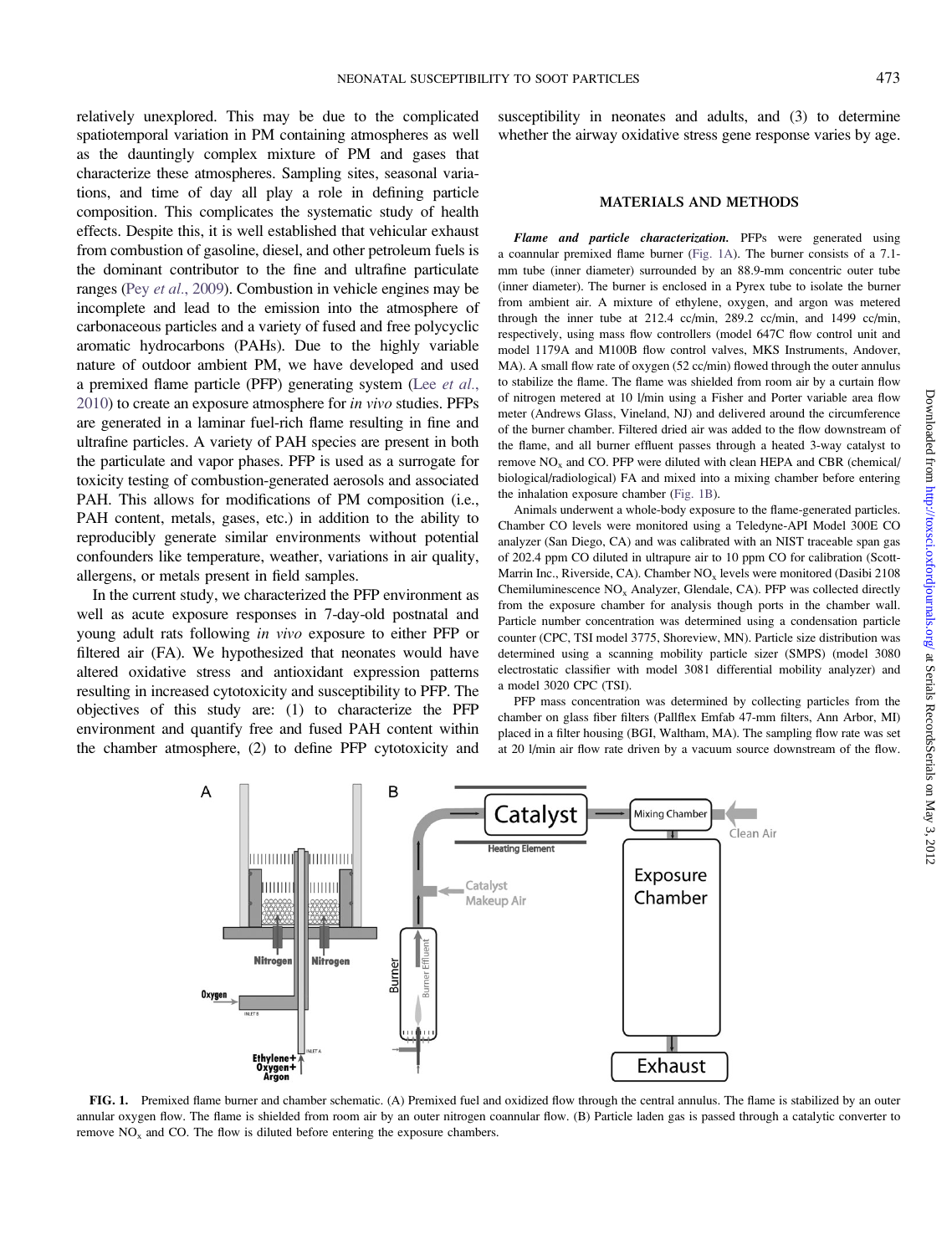Collection was performed for the duration of the exposure. Total particulate mass was determined gravimetrically (Sartorius AG MC5 microbalance, Goettingen, Germany). Particle samples were collected on 47-mm glass fiber filters (Pallflex Tissuequartz, Ann Arbor, MI) for elemental carbon to organic carbon ratio (EC/OC) analysis as described above. The EC/OC ratio was determined using a method previously described ([Herner](#page-13-0) et al., 2005; [Robert](#page-14-0) et al.[, 2007](#page-14-0)). Particle and vapor phase PAH speciation was performed by the Desert Research Institute (DRI, Reno, NV). PFP were collected on Pallflex Tissuequartz 47-mm filters, and vapor phase organic compounds were collected on XAD resin supplied by DRI.

Transmission electron microscopy. PFP were sampled via an electrostatic precipitator (ESP) similar in design to that described previously [\(Morrow and](#page-13-0) [Mercer, 1964](#page-13-0)). Particles were sampled from the exposure chamber using  $\frac{1}{4}$  " inch conductive tubing and drawn through the ESP using a vacuum pump. The sampling flow rate was 100 cm<sup>3</sup>/min, and the ion current was set to  $3.5 \mu A$ . The morphology of soot particles were analyzed by transmission electron microscopy (Phillips CM-12,  $LaB<sub>6</sub>$  cathode, operated at 120 kV), and carbon coated copper grids were used for particle sampling (300 mesh, lacey carbon type-A substrate, Ted Pella Inc. Redding, CA).

Animals and exposure protocol. Two and a half month reproductively capable young adults approximating peak fitness and newborn postnatal male Sprague Dawley rats with accompanying dams were obtained from Harlan Laboratories and allowed to acclimate in CBR FA exposure chambers until newborn pups reached 7 days of age in a 12 h light/dark cycle. Animals were acutely exposed in a whole-body chamber to either 6 h of FA or an atmosphere of 22.40  $\pm$  5.60 µg/m<sup>3</sup> PFP (mean  $\pm$  SD). Two identical custombuilt exposure chambers were used for the exposure experiments, one chamber housed PFP-exposed animals and the other housed age matched FA control animals ([Hinners](#page-13-0) et al., 1968). The stainless steel chambers have a volume of 3.8  $m<sup>3</sup>$ . A mixing chamber located at the top of the animal chamber where CBR filtered room air was mixed with PFP. Chambers were maintained at  $-0.3$  inches of  $H<sub>2</sub>O$  gage pressure, and temperature were maintained between 22.2 °C and 24.4 °C. The FA flow rate through the chamber was set at 30 air exchanges per hour. During exposure, adult rats were housed in stainless steel wire cages. Due to size differences, 7-day-old postnatal rats were housed with lactating females in polycarbonate cages with wire lids during exposure; Kimwipes (Kimberly-Clark, Neenah, WI) were used for bedding during the exposure period. Cages were arranged in the chamber in a single level and were cleaned with bedding changed every other day. Adult rats were provided with Laboratory Rodent Diet (Purina Mills, St Louis, MO) and water *ad libitum*. All animal experiments were performed under protocols approved by the University of California Davis IACUC in accordance with National Institutes of Health guidelines. Animals were necropsied 2 or 24 h following cessation of the 6-h exposure. All animals were euthanized through ip injection of an overdose of pentobarbital (150 mg/ kg). At necropsy, tracheas were cannulated, the thorax was opened, and lung removed en bloc for processing.

Ethidium homodimer-1 cell viability assay. Rat lungs were examined for the presence of membrane permeable cells as previously described ([Van](#page-14-0) [Winkle](#page-14-0) et al., 1999). Two hours after exposure, rat lungs were intratracheally inflated with 10µM Ethidium Homodimer-1 (Molecular Probes, Carlsbad, CA) in warmed F-12 media (Gibco, Carlsbad, CA) for 15 min. Ethidium Homodimer-1 containing media was removed, and lungs were rinsed three times with warmed F-12 media to remove unbound dye. Lungs were fixed in Karnovsky's fixative ([Karnovsky, 1965](#page-13-0)) under 30-cm hydrostatic pressure for 1 h and stored at 4°C until paraffin embedment. Sections were analyzed using epifluorescent microscopy and subsequently counterstained with Hematoxylin and Eosin (H & E) for cellular identification.

Lactate dehydrogenase cytotoxicity and total protein assays. Bronchoalveolar lavage fluid (BALF) was collected through recovery of intratracheal instillation of Hank's Buffered Salt Solution (Gibco, Carlsbad, CA) at 35 µl/g body weight concentration to scale for differences in animal size. Lactate

dehydrogenase (LDH) activity (U, the amount of LDH that catalyzes the reaction of 1 µmol of substrate per minute) in BALF was detected using an LDH Cytotoxicity Assay Kit (Cayman Chemical Company, Ann Arbor, MI) following manufacturer instructions. LDH activity was determined to have a detection limit of 0.16 U/ml BALF from serial dilutions of an LDH standard. BALF protein concentrations were determined using the Micro Lowry Total Protein Kit (Sigma Chemical, St Louis, MO).

RT-profiler arrays on microdissected airways. Lungs were filled to capacity with and preserved in RNAlater (Ambion, Austin, TX) at  $-20^{\circ}$ C until microdissection. RNA later stabilized intrapulmonary airways from the lobar bronchus to the terminal bronchioles were dissected free from the surrounding parenchyma as described in Baker et al. [\(2004\).](#page-12-0) Airway enriched RNA  $(362-1185 \text{ ng/µl RNA}; 18.1-59.25 \text{ µg RNA per animal})$  was isolated using Tri Reagent (Molecular Research Center, Inc., Cincinnati, OH) following the manufacturer's protocol based on the method detailed in [Chomczynski and](#page-13-0) [Sacchi \(1987\)](#page-13-0). RNA purity was confirmed through spectrophotometric absorbance at 260/280 nm. cDNA was synthesized and amplified using the RT<sup>2</sup> PreAMP cDNA Synthesis Kit (SABiosciences, Frederick, MD). RT amplification data for all samples reported ''pass'' for all internal reverse transcription efficiency and genomic DNA contamination quality controls prior to analysis. Relative quantification of gene expression for each sample was performed on airways from each animal individually using quantitative RT-PCR on RT<sup>2</sup> qPCR Arrays (cat# PARN-003, PARN-065) strictly following manufacturer's instructions (SABiosciences). A complete list of genes assayed is available (Supplementary tables 1S–3S). Results were calculated following the  $RT^2$  Profiler PCR Array Data Analysis tool, available online at [http://](http://pcrdataanalysis.sabiosciences.com/pcr/arrayanalysis.php) [pcrdataanalysis.sabiosciences.com/pcr/arrayanalysis.php](http://pcrdataanalysis.sabiosciences.com/pcr/arrayanalysis.php) (SABiosciences). Differential gene expression data across age and treatment groups were analyzed using hypoxanthine-guanine phosphoribosyltransferase (HPRT) as the reference gene. HPRT was chosen as the reference gene due to consistency and low variance between exposures and within age groups as assessed previously ([Van](#page-14-0) [Winkle](#page-14-0) et al., 2010). Gene expression heatmap was generated using the  $RT^2$ Profiler PCR Array Data Analysis tool, with each lane representing the averaged fold change from multiple animals within each group for each significantly changed gene, either by age and/or exposure. Results are expressed as a fold change in gene expression relative to FA animals of the same age, unless otherwise stated. The number of animals assessed per exposure group using the  $RT^2$  qPCR Arrays was: 7-day-old FA (3), 7-day-old PFP exposed (3), Adult FA (3), and Adult PFP exposed (6).

Proliferating cell nuclear antigen immunohistochemistry. Lung tissue prepared for immunohistochemical analysis was inflated with 37% formaldehyde vapor bubbled under 30-cm hydrostatic pressure for 1 h as previously described ([Hammond and Mobbs, 1984;](#page-13-0) [Wilson](#page-14-0) et al., 2001). Samples were stored in 1% paraformaldehyde for less than 24 h prior to processing and paraffin embedment. Paraffin sections were immunostained using methods previously described ([Van Winkle](#page-14-0) et al., 1996). Briefly, slides were boiled in hot citrate buffer for antigen retrieval. Endogenous peroxidase activity was quenched with a 10% hydrogen peroxide solution, and nonspecific binding was blocked with IgG-free bovine serum albumin (Jackson ImmunoResearch Laboratories, West Grove, PA) for 30 min. Sections were immunostained against proliferating cell nuclear antigen (PCNA) using a monoclonal anti-PCNA antibody (DAKO, Carpinteria, CA) at dilution of 1:600 overnight at 4°C ([Van Winkle](#page-14-0) et al., 2010). Signal was visualized using the avidin-biotinperoxidase ABC kit (Vector Labs, Burlingame CA) and 3,3'-diaminobenzidine tetrahydrochloride (Sigma Chemical) as the chromagen. Sections from all groups were stained simultaneously to minimize variability in between runs. Controls included substitution of primary antibody with phosphate buffered saline and testing all antibodies in a series of dilutions prior to use to optimize staining.

Statistics. All data are reported as mean  $\pm$  SEM unless otherwise stated. Statistical outliers in PFP chamber mass concentration were eliminated using the extreme studentized deviate method (Graphpad, La Jolla, CA). LDH data containing samples below detection limit (BDL) were treated as nondetected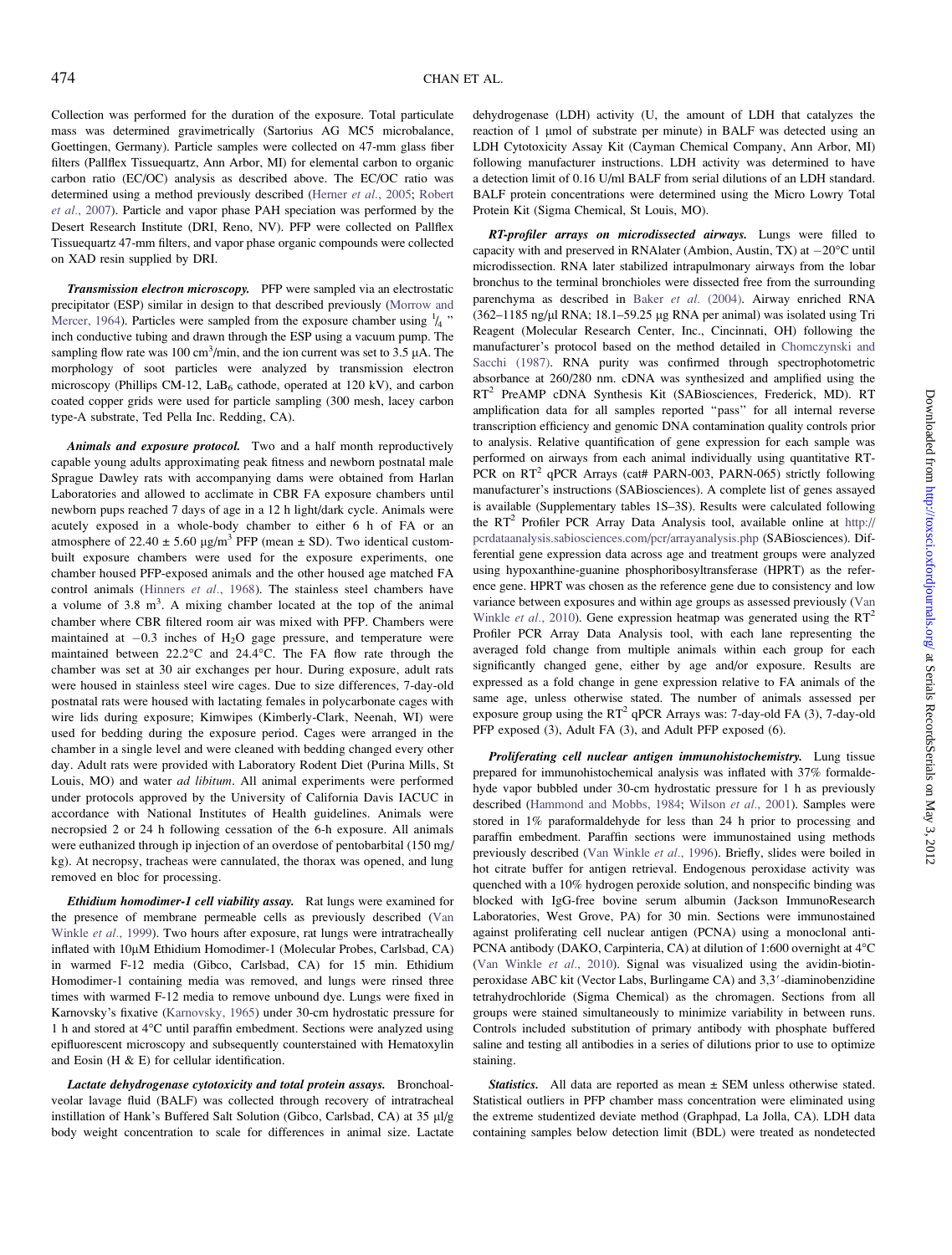(NDs), and values were imputed using the natural-log regression on order statistics (lnROS) method [\(Helsel, 2005](#page-13-0); [Shumway](#page-14-0) et al., 2002) using ProUCL (U.S. EPA, Atlanta, GA). Two-way ANOVA was applied against age and exposure factors when appropriate. Multiple comparisons for factors containing more than two levels were performed using Fisher's Protected Least Significant Difference (PLSD) method. Pair-wise comparisons were performed individually using a one-way ANOVA followed by PLSD post hoc analysis using StatView (SAS, Cary, NC). For RT-profiler array data, statistical functions were performed using the online  $RT^2$  Profiler PCR Array Data Analysis tool (SABiosciences), where  $p$  values are calculated based on a Student's  $t$ -test of the replicate  $2^{-\Delta\Delta Ct}$  values for each gene in the control and treatment groups.  $p$  values of  $< 0.05$  were considered statistically significant.

#### RESULTS

### Characterization of Premixed Flame Generated Atmosphere

Rats were exposed for 6 h to a premixed flame generated atmosphere; dams were exposed with their pups. The atmosphere contained both particles and gases. Both were characterized (Fig. 2, Supplementary tables 1S and 2S), and the abundance reported is the average of two collections.

Using data from a series of PFP exposures, the exposure chamber mass concentration was determined to be  $22.40 \pm 5.60$  $\mu$ g/m<sup>3</sup> PFP (mean  $\pm$  SD) based on gravimetric filter measurement. SMPS measurements showed a geometric mean mobility diameter of 70.56 nm with a geometric standard deviation of 1.51 nm. The mean particle number concentration was  $9.37 \times$  $10^4 \pm 4.8 \times 10^3$  particles/cm<sup>3</sup> (mean  $\pm$  SD) based on CPC measurements over duration of exposure. PFP exposure chamber CO levels were within 0.2 ppm of FA chamber levels, with quantification below 0.2 ppm limited by instrument accuracy. Chamber NO and  $NO<sub>2</sub>$  concentrations were within 0.01 ppm of FA levels. Particles were high in organic carbon and had an EC/ OC ratio of 0.58. The amount of total PAH measured on PM was 54 ng/m<sup>3</sup> and the amount of gas phase PAH was  $405$  ng/m<sup>3</sup>. The 20 most abundant vapor phase and particulate phase PAHs are listed [\(Tables 1](#page-4-0) and [2](#page-4-0)). In general, biphenyls and naphthalene compounds dominated the vapor phase, and non, mono, and poly substituted naphthalenes constituted the particulate phase. Typical morphologies of PFP are shown (Figs. 2C–E) where soot particles are composed of 10–20 nm round primary particles forming larger fractal aggregates.

### Cytotoxicity of PFPs

To evaluate airway epithelial membrane permeability after PFP inhalation, we compared *in situ* ethidium homodimer-1 fluorescence (red) overlaid upon tissue autofluorescence (green) as a marker for cytotoxicity in 7-day-old neonates and adults 2 h following either a single acute 6 h PFP exposure or FA using epifluorescence microscopy [\(Fig. 3\)](#page-5-0). The airway epithelium between adult and neonates was similar among exposure groups. Ethidium homodimer-1 positive membrane permeable cells were rarely detected in either age group reared in a FA environment ([Figs. 3A and 3D](#page-5-0)). However, 2 h following PFP exposure, membrane permeable cytotoxic cells



FIG. 2. PFP characterization. (A) Soot size distribution within exposure chamber indicates a geometric mean particle size of  $70.56 \pm 1.51$  nm (geometric mean  $\pm$  geometric SD). (B) Total amounts of PAH present were 405 ng/m<sup>3</sup> in the vapor phase and 56 ng/m<sup>3</sup> in the particulate phase. Low molecular weight aromatic hydrocarbons such as methylated biphenyls (182 ng/m<sup>3</sup>), naphthalene (19 ng/m<sup>3</sup>), mono, and poly methylated naphthalenes (149 ng/m<sup>3</sup>) were major constituents in the vapor phase. In contrast, naphthalene (15 ng/m<sup>3</sup>) and methylated naphthalenes (33 ng/m<sup>3</sup>) dominated the solid particle phase. (C–E) Transmission electron micrographs of particle morphology sampled on a lacy carbon substrate indicate oily particles with primary particle sized between 10 and 20 nm forming larger fractal aggregates (arrows).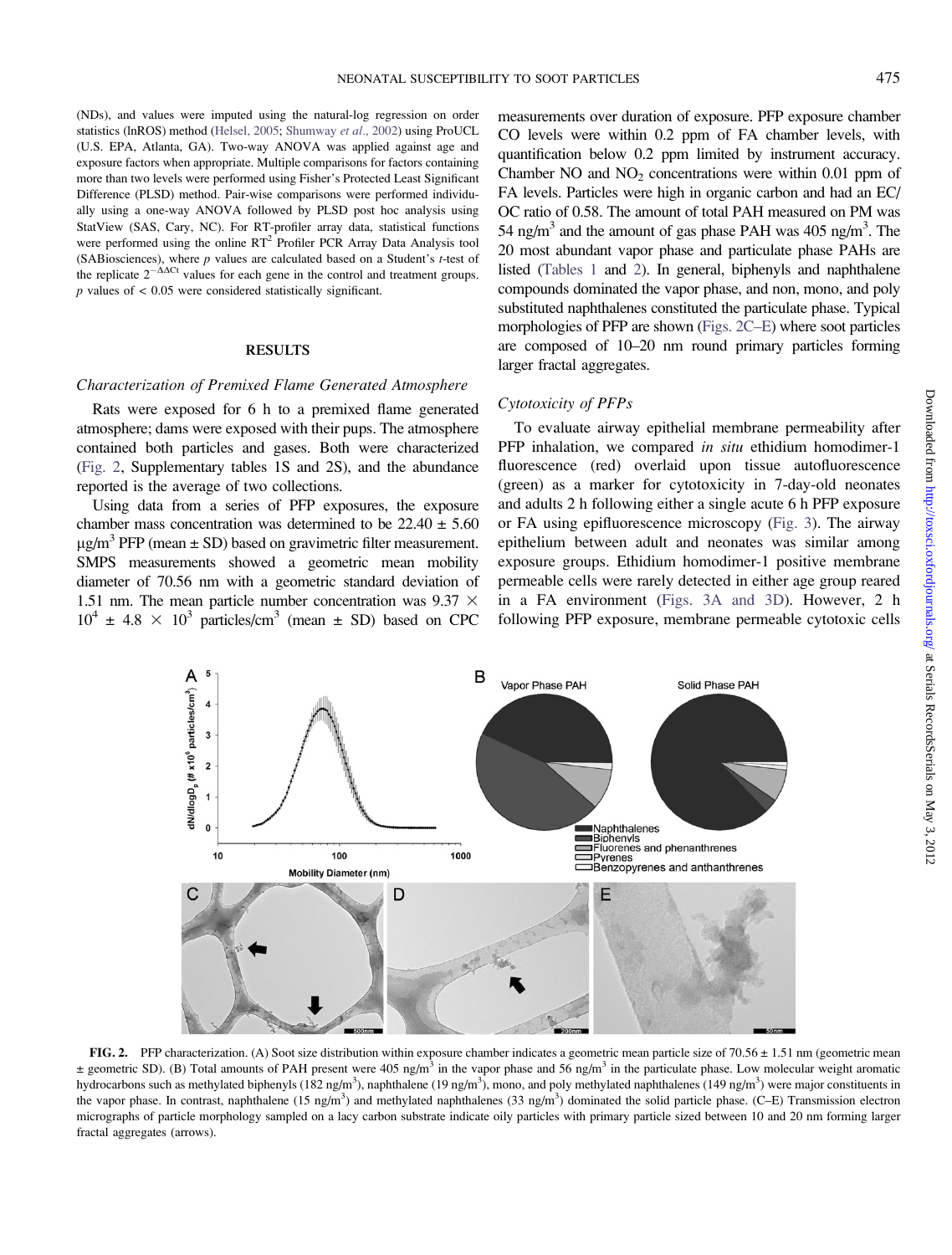<span id="page-4-0"></span>TABLE 1 Top 20 Most Abundant PAHs in Vapor Phase

| Compound                          | Abundance $(ng/m^3)$ |
|-----------------------------------|----------------------|
| 2-methylbiphenyl                  | 114.68               |
| 3-methylbiphenyl                  | 64.30                |
| 2-methylnaphthalene               | 35.86                |
| $1,3 + 1,6 + 1,7$ dimethylnaphth  | 23.78                |
| Naphthalene                       | 18.73                |
| 1-methylnaphthalene               | 17.51                |
| $2,6 + 2,7$ -dimethylnaphthalene  | 14.22                |
| $1 + 2$ ethylnaphthalene          | 12.61                |
| Fluorene                          | 11.54                |
| C-trimethylnaphthalene            | 8.41                 |
| B-trimethylnaphthalene            | 7.72                 |
| $2,3,5 +$ I-trimethylnaphthalene  | 7.42                 |
| Phenanthrene                      | 6.65                 |
| $1,4 + 1,5 + 2,3$ -dimethylnaphth | 6.04                 |
| E-trimethylnaphthalene            | 4.97                 |
| F-trimethylnaphthalene            | 4.74                 |
| 2-methylphenanthrene              | 4.28                 |
| 4-methylbiphenyl                  | 3.36                 |
| C-dimethylphenanthrene            | 2.98                 |
| Ouinoline                         | 2.60                 |

were readily detected in the subepithelium and parenchyma near terminal bronchioles [\(Fig. 3E](#page-5-0)) in the neonates, while bronchiolar airways remained intact and viable (data not

TABLE 2 Top 20 Most Abundant PAHs in Particulate Phase

|                          | Abundance $(ng/m3)$<br>air) |  |  |
|--------------------------|-----------------------------|--|--|
| Compound                 |                             |  |  |
| Naphthalene              | 15.37                       |  |  |
| 2-methylnaphthalene      | 13.84                       |  |  |
| 1-methylnaphthalene      | 6.57                        |  |  |
| $1,3 + 1,6 +$            | 5.89                        |  |  |
| 1,7dimethylnaphth        |                             |  |  |
| $2,6 + 2,7$              | 2.68                        |  |  |
| dimethylnaphthalene      |                             |  |  |
| 9-methylphenanthrene     | 1.91                        |  |  |
| $1 + 2$ ethylnaphthalene | 1.45                        |  |  |
| Biphenyl                 | 0.76                        |  |  |
| $1.4 + 1.5 + 2.3$        | 0.76                        |  |  |
| dimethylnaphth           |                             |  |  |
| 3-methylbiphenyl         | 0.76                        |  |  |
| Phenanthrene             | 0.46                        |  |  |
| C-trimethylnaphthalene   | 0.38                        |  |  |
| Ouinoline                | 0.38                        |  |  |
| 3-methylphenanthrene     | 0.31                        |  |  |
| 4-methylbiphenyl         | 0.31                        |  |  |
| Fluorene                 | 0.23                        |  |  |
| Retene                   | 0.23                        |  |  |
| Acenaphthene             | 0.15                        |  |  |
| D-dimethylphenanthrene   | 0.15                        |  |  |
| Dibenz(a,h) acridine     | 0.15                        |  |  |

shown). High-magnification micrographs reveal the presence of ethidium positive macrophages after PFP exposure ([Figs. 3F](#page-5-0) [and 3G\)](#page-5-0) that were absent in FA animals ([Figs. 3B and 3C](#page-5-0)). Adult animals exhibited less susceptibility after PFP exposure. Membrane permeable cells were rarely observed, with the exception of a few sparse ethidium positive cells present in a few terminal bronchioles ([Fig. 3H\)](#page-5-0).

To quantitatively measure cytotoxicity, we measured LDH activity and total protein present in BALF as a global marker of lung cell injury ([Fig. 4\)](#page-6-0). In all neonates exposed to FA, LDH activity was found to be indistinguishable from background levels of BALF, as determined by the detection limit of our assay (<0.16 U/ml BALF), which was used for statistical analysis. To discern whether age (neonates vs. adults) and/or exposure (FA vs. 2 or 24 h post PFP exposure) affects LDH activity (U) normalized to milliliters of BALF volume [\(Fig. 4A](#page-6-0)), we used a two-way ANOVA and found significant main effect of age ( $p < 0.0001$ ), indicating that adults have greater LDH activity than neonates. There was also a main effect of exposure ( $p = 0.0398$ ), showing a significant difference in LDH activity as a function of time after PFP exposure. Additionally, there was an interaction between age by exposure ( $p = 0.0402$ ). To determine specific interactions among groups, a one-way ANOVA with Fisher's PLSD post hoc analysis revealed significantly higher basal levels in adults compared with neonates ( $p < 0.0001$ ). A transient drop in LDH activity was seen in adult 2 h post PFP exposure ( $p = 0.0024$ ). Contrary to adults, neonates trended upward after PFP exposure, reaching significance at 24 h post exposure compared with FA controls ( $p = 0.0106$ ).

Next, we measured total protein levels in BALF [\(Fig. 4B\)](#page-6-0). A significant main effect of age ( $p < 0.0001$ ) showed that adults have more protein in BALF than neonates. Secondly, an interaction between age by exposure  $(p = 0.0263)$  was also significant. Pairwise comparisons reveal elevated basal levels of protein in control adults ( $p = 0.0218$ ). While protein concentrations remained steady in either age groups 2 h post PFP exposure, total protein in BALF was significantly greater in adults 24 h after PFP, compared against FA controls ( $p = 0.0424$ ).

Finally, two-way ANOVA analysis of LDH activity normalized to BALF protein ([Fig. 4C](#page-6-0)) did not reveal differences between any main effects. However, a significant age by exposure interaction  $(p = 0.0094)$  was observed. Pairwise comparisons showed a significantly greater normalized LDH activity in adults ( $p =$ 0.0083). Additionally, a markedly amplified trend was seen in neonates, peaking at 24 h post PFP, where normalized LDH activity were significant compared against both FA controls ( $p = 0.0019$ ) and 2 h following PFP ( $p = 0.0056$ ).

### PFP-Induced Antioxidant and Oxidative Stress Response

In an attempt to characterize the oxidative stress and antioxidant responses, we measured individual gene transcription in the conducting bronchiolar airways of neonatal and adult rats 24 h after the cessation of either PFP or FA exposure. We used the ''Oxidative Stress and Antioxidant Defense'' and ''Stress and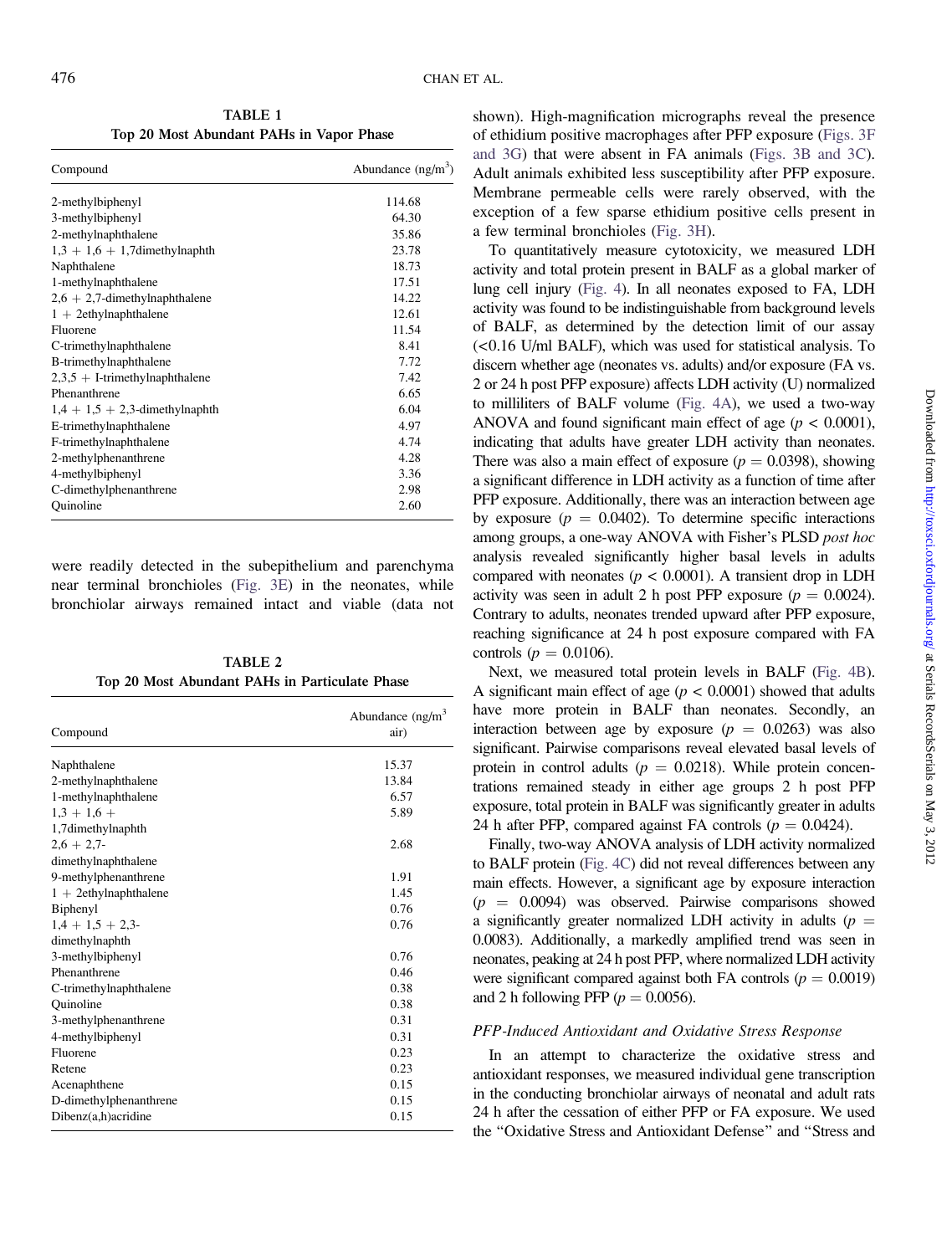<span id="page-5-0"></span>

FIG. 3. Airway epithelial cellular toxicity following PFP exposure. In situ ethidium homodimer-1 sections were analyzed in 7-day postnatal (A, E) and adult rats (D, H) exposed to either FA (A–D) or PFP (E–H) for regional localization of membrane permeable cytotoxic cells. Overall, ethidium positive cells (red fluorescence) were scarcely observed in either 7-day old neonatal rats (A) or adults (D) reared in FA. Resident macrophages are depicted (B, C) to show a lack of ethidium uptake under FA conditions. However, 2 h following PFP exposure, membrane permeable cells (white arrows) were readily detected in the neonates in the subepithelium and parenchyma (E). A high magnification insert (F) and subsequent H  $\&$  E stained section (G) shows that the majority of membrane permeable cells present are either monocytes or macrophages. In adults following PFP exposure, adult rat bronchiolar airways remained mostly noncytotoxic, with the exception of a few ethidium positive cells in the terminal bronchioles  $(D)$ . Scale bars are 50  $\mu$ m.

Toxicity Pathwayfinder"  $RT^2$  RT-profiler qPCR arrays to quantify 162 genes using RNA extracted from microdissected airway trees. Overall, we saw very diverging trends in gene expression between neonates and adults. While a majority of the genes within the two array panels were upregulated in neonates, the opposite was observed in adults ([Fig. 5A\)](#page-8-0). Seventy-eight genes were determined to be differentially expressed either as function of age and/or exposure ([Fig. 5B,](#page-8-0) Supplementary tables 1S–3S). First, we focused on genes that have been significantly altered due to PFP exposure. In neonates [\(Table 3](#page-9-0)), 24 genes were found to have significantly deviated from FA controls, with 11 of these genes categorized under ''Antioxidant and Oxidative Stress'' response and related genes. Specifically, many genes encoding enzymes with xenobiotic conjugation activities such as the glutathione and prostaglandin peroxidase families were upregulated after PFP exposure. Additionally, growth and senescence-related genes, like PCNA, were downregulated while cell checkpoints Cyclin C (Ccnc) and G1 (Ccng1) were upregulated in the young animals.

In contrast to neonates, adult rats had a more robust response, with 53 genes changed ([Table 4\)](#page-10-0). Although the majority of genes (25) altered fall under Antioxidant and Oxidative Stress response genes, only six genes (Gpx1, Gstm1, Gstm3, Hmox2, Ptgs2, and Xpa) significantly matched between the two ages. Furthermore, there was a dissimilar response in ''Necrosis and Apoptosis'' and ''Proliferation and Carcinogenesis'' categories compared against the different ages. While downregulation was primarily observed in adults, neonates had a more divergent response with some genes upregulated and some downregulated. Only Annexin A5 (Anxa5) matched as significantly changed among the two ages in these categories. Interestingly, we have also detected changes in xenobiotic metabolizing genes in the cytochrome P450 and Flavin moooxygenase families that were not observed in 7-dayold postnatal animals. To reduce the analysis from the large data set, we focused on a subset of genes that were either significantly altered in both 7-day-old postnatal and adult animals, and/or genes that we have analyzed previously in studies of other particle types (Lee et al.[, 2010](#page-13-0); [Van Winkle](#page-14-0) et al., 2010). These have been plotted as relative fold change as compared with agematched FA controls [\(Fig. 5C](#page-8-0)).

### PCNA Expression

PCNA, a gene associated with cell proliferation was quantified from RT-profiler array data from microdissected airways using the comparative Ct method with HPRT as the reference gene. PCNA expression in FA 7-day postnatal rats was about 5-fold higher than FA adults. Twenty-four hours following PFP exposure, PCNA expression was significantly reduced while expression remained unchanged in adults. To qualitatively determine protein abundance, immunohistochemical staining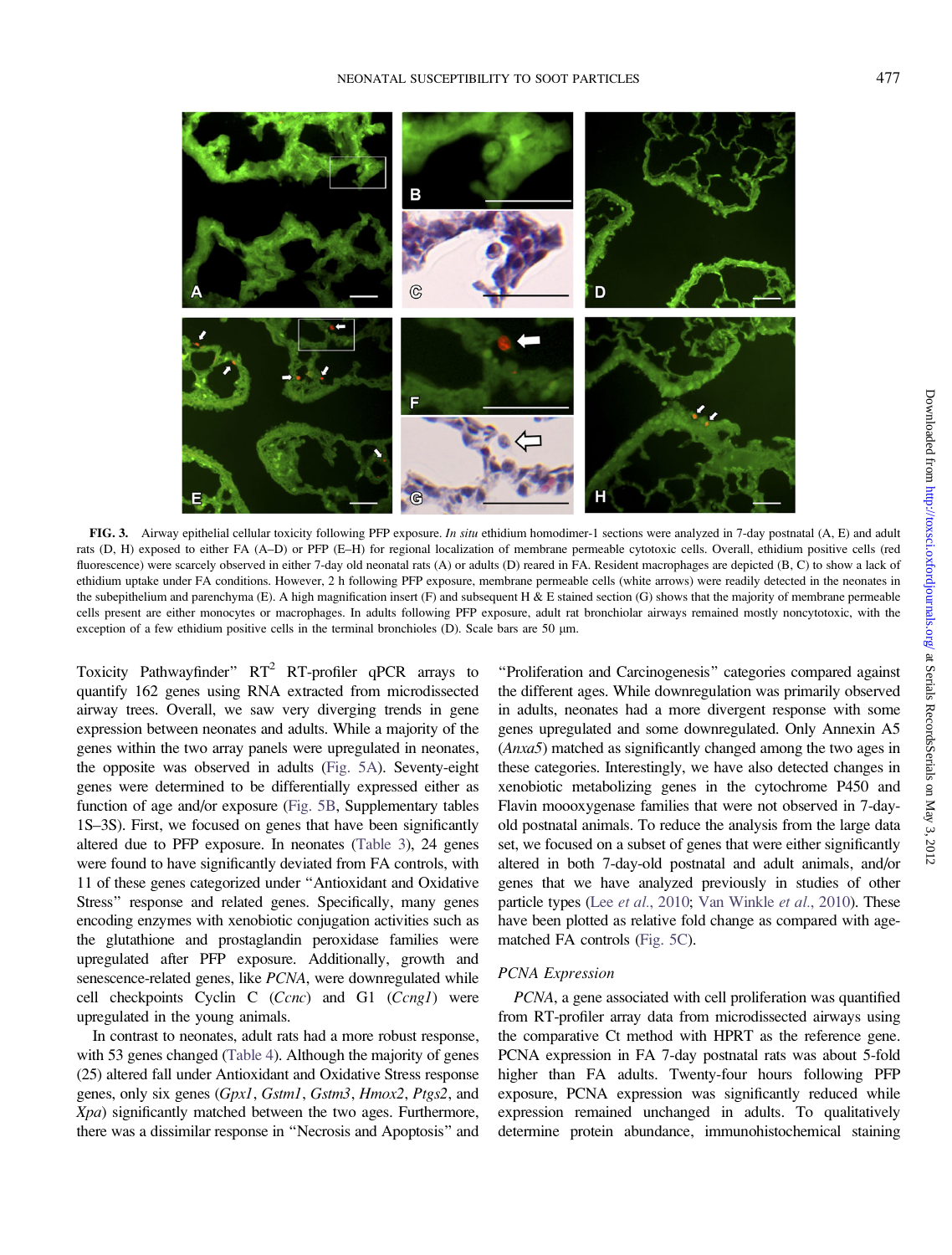<span id="page-6-0"></span>

FIG. 4. Cellular permeability in BALF following PFP exposure. LDH activity (A) and total protein (B) were measured in BALF. In general, LDH activity was below the detection limit (BDL) and indistinguishable from background in all neonates reared in FA. In contrast, adult rats had significantly higher basal levels of LDH. Following PFP exposure, an upward trend in neonates, with a significant increase in LDH activity observed 24 h post exposure. Interestingly, a transient drop of LDH activity was detected 2 h post PFP exposure in adult rats (A). Similar to LDH activity, total BALF protein was inherently higher in adult rats. While neonate levels remained unchanged following exposure, a significant increase in BALF protein levels were observed in adults 24 h post PFP exposure (B). After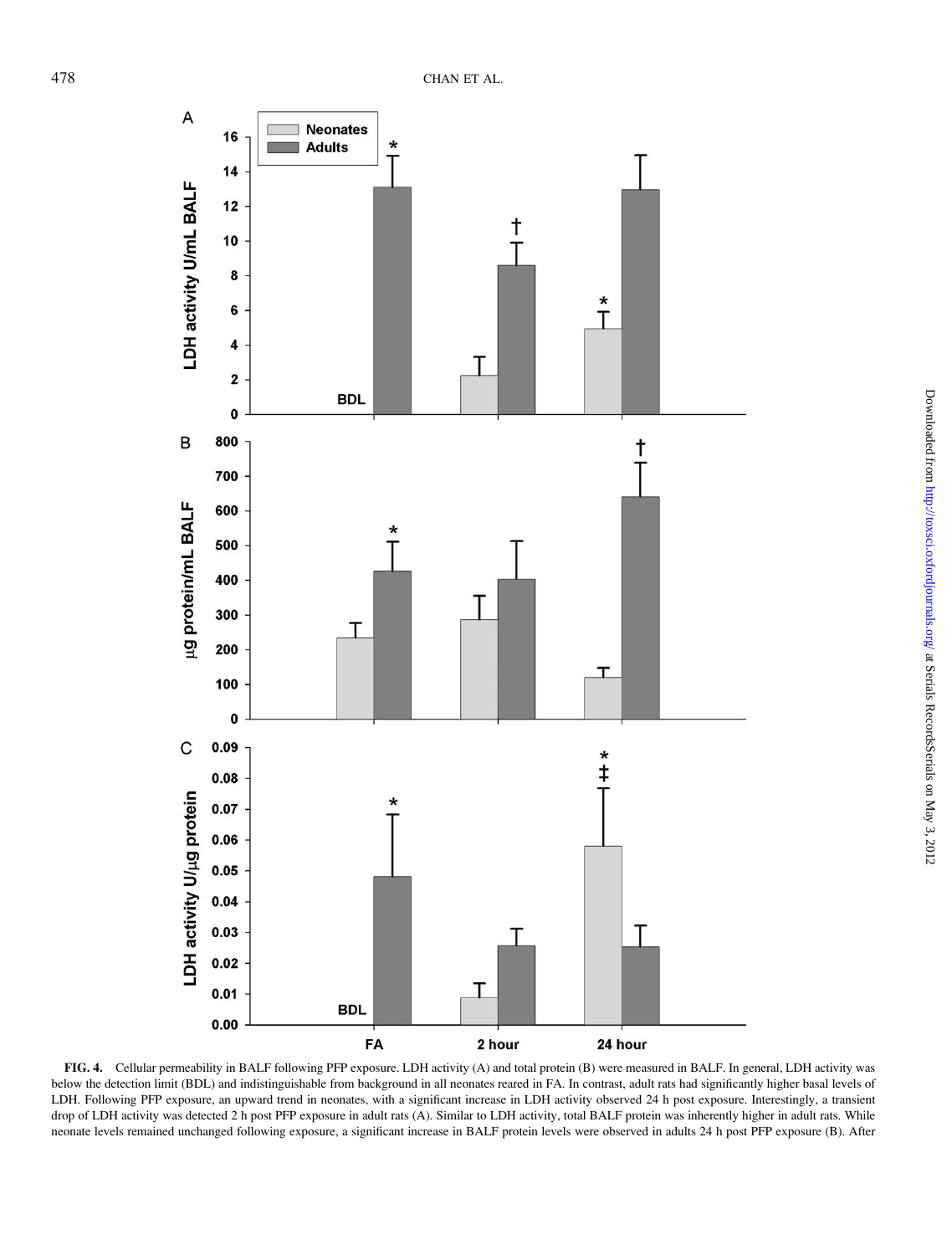against PCNA was evaluated in midlevel bronchiolar airways [\(Fig. 6\)](#page-11-0). Protein abundance followed a similar trend compared with gene expression. Cell nuclear positive PCNA cells were abundant in 7-day postnatal rats reared in FA ([Fig. 6A](#page-11-0)). PCNA abundance was reduced 2 hours following PFP exposure in 7-day animals, where staining became diffuse and strips of bronchiolar epithelia were observed to be devoid of nuclear PCNA (brackets, [Fig. 6C](#page-11-0)). PCNA staining returned to steady state by 24 h post PFP exposure [\(Fig. 6E\)](#page-11-0). In stark contrast, PCNA positive cells were rarely observed in FA adults [\(Fig. 6B\)](#page-11-0). PFP exposure at either 2 or 24 h time points did not affect PCNA expression in adult animals [\(Figs. 6D and 6F\)](#page-11-0).

#### DISCUSSION

In the current study, we found that exposure to an atmosphere containing a low dose of ultrafine particles elicits biological changes that greatly differ between young adult and neonatal rats. We focused our efforts on the conducting airways, due to the fact that extensive development of these airways occurs in the postnatal period and that exacerbation of many airway diseases, such as bronchitis and asthma have been linked to either acute or chronic exposures to PM in young children [\(Ciccone](#page-13-0) et al., 1998; [Brauer](#page-13-0) et al., 2007; [Morgenstern](#page-13-0) et al., [2008](#page-13-0)). For this study, we assessed cytotoxicity, gene expression, and protein changes in an attempt to characterize differences between neonates and adults, which may explain the differential susceptibility between the ages.

We found that neonatal rats are more susceptible to PFP with significantincreases in markers of cytotoxicity following exposure. Although the epithelial cytotoxic responses were mild, permeable cells were observed and significant increases in LDH activity in BALF were detected. Compared with adults, more macrophages incorporated ethidium homodimer-1, a marker of cytotoxicity in the neonatal lung. Our data agrees with the previous findings by [Li](#page-13-0) et al. [\(2003\)](#page-13-0) showing that ultrafine particles damage macrophages and cause formation of vacuoles in RAW 264.7 macrophages in vitro. Macrophages are also significantly affected by ultrafine particles in studies by Rouse et al. [\(2008\),](#page-14-0) where particle-laden macrophages were noted after inhalation of butadiene soot. Furthermore, as a more global indicator of overall cell leakiness, LDH activity was found to be increased in the neonates but not in adults. This is also in agreement with our previous work using a diffusion soot particle, with a different EC/OC ratio and lower levels of attached PAH, where we showed significant LDH elevation in neonates 24 h after an acute lower-PAH containing diffusion flame exposure [\(Van Winkle](#page-14-0) et al., 2010). In contrast to neonates, ethidium positive membrane permeable cells were rarely  $\leftarrow$ 

observed in adults, and LDH activity was not elevated after exposure. These results indicate that even at these low levels of exposure, neonates are more susceptible than adults.

We used a previously characterized premixed flame (PFP) generation system (Lee et al.[, 2010](#page-13-0)) to expose neonatal and adult rats. Sprague-Dawley rats were chosen as the animal model because of their larger neonatal and adult sizes, compared with mice, and their use in previous PM studies ([Roberts](#page-14-0) et al., 2009; [Van Winkle](#page-14-0) et al., 2010; Zhong et al.[, 2010](#page-14-0)). Animals were exposed to a single 6 h acute exposure to 22.4  $\mu$ g/m<sup>3</sup> PFP. This dose was selected because it is below the 2006 EPA revised 24 h average PM<sub>2.5</sub> NAAQS of 35  $\mu$ g/m<sup>3</sup> and approximates the measured levels of PM in this size range in downtown Fresno, CA. A fuel-rich flame environment generates carbonaceous soot in addition to a variety of allyl radicals, which further react to yield the formation of benzene [\(Marinov](#page-13-0) et al., 1998). Benzene combined with additional radicals generates PAH (i.e., naphthalene, fluorenes, and phenanthrenes) ([Castaldi](#page-13-0) et al., 1996; [Lindstedt,](#page-13-0) [1994](#page-13-0)), which we have characterized and quantified in our chambers. Although methylated biphenyls were the most abundant aromatic species in the vapor phase, the sum of mono, poly, and unsubstituted naphthalenes constituted the majority of the detected PAHs in the vapor and particulate phases. Furthermore, it is important to note that while two-ringed naphthalenes were the dominant species, three-ringed fluorene and phenanthrene, fourringed pyrene, and five-ringed benzopyrenes were detected in subnanogram quantities.

We have previously shown that an acute *in vivo* exposure of a different type of PM, low PAH containing diffusion flame soot (DFP), elicits age-specific antioxidant and oxidative stress responses, discovering that young postnatal animals have increased susceptibility and respond uniquely to low PAH diffusion soot [\(Van Winkle](#page-14-0) et al., 2010). A comparison of our results from the current study, with high PAH soot (PFP) is warranted. Previously, we have shown that gene expression is a sensitive marker for PM-induced oxidative stress and we have again applied antioxidant and oxidative stress RT-PCR arrays on microdissected conducting airways. Contrary to our expectations, the gene expression profile differed greatly in our PFP exposure compared with an acute diffusion flame exposure in both neonates and adults. Out of the 162 genes assessed, only 3 genes matched among the neonates, comparing across exposure types. Animals responded more robustly to PFP than to DFP, and both ages show a great number of genes altered within antioxidant and oxidative stress, necrosis and apoptosis, and proliferation and carcinogenesis categories. Comparing between ages, only 12 genes that were significantly altered by both PFP and DFP exposures matched between neonates and adults, a majority of these genes are for antioxidant enzymes.

normalizing LDH activity as a function of BALF protein, a more pronounced trend of increasing cell permeability was observed in neonates post PFP exposure (C). Data are plotted as means  $\pm$  SEM ( $n = 5-17$  rats/group, each rat was analyzed individually). BDL samples were treated as nondetects (NDs) and were imputed using the lnROS method. For the FA neonate group, NDs were replaced with the limit of detection where lnROS method was inapplicable.  $p < 0.05$  are denoted as follows: \* significantly different as compared with FA exposed 7-day postnatal controls, † significantly different from FA exposed adults, and ‡ significance compared against 2 h post PFP exposed neonates.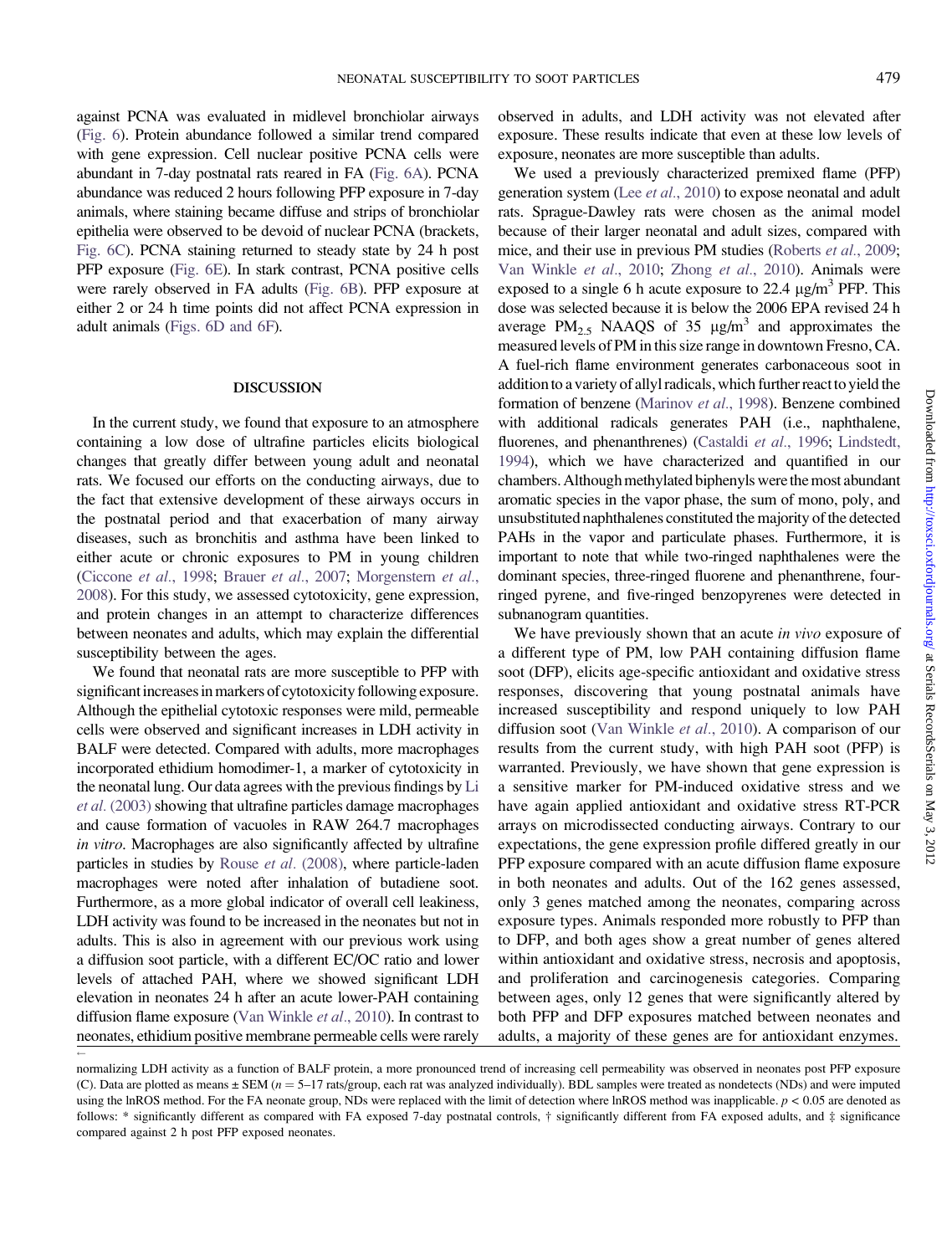<span id="page-8-0"></span>

FIG. 5. Differentially expressed genes in microdissected airways. (A) Scatterplot of analyzed genes as a function of log of fold change plotted against exposures with FA on the x-axis and PFP on y-axis. The solid regression line indicates no exposure-induced change in the gene, and dashed lines are the 2 fold cutoff points. Genes expressed in neonates (top) are represented as triangles, where upregulated expression is colored pink, unchanged in white, and downregulated in lime. Gene expression in adults (bottom) are presented as circles, where upregulated genes are red, unchanged in white, and downregulated in green. Overall,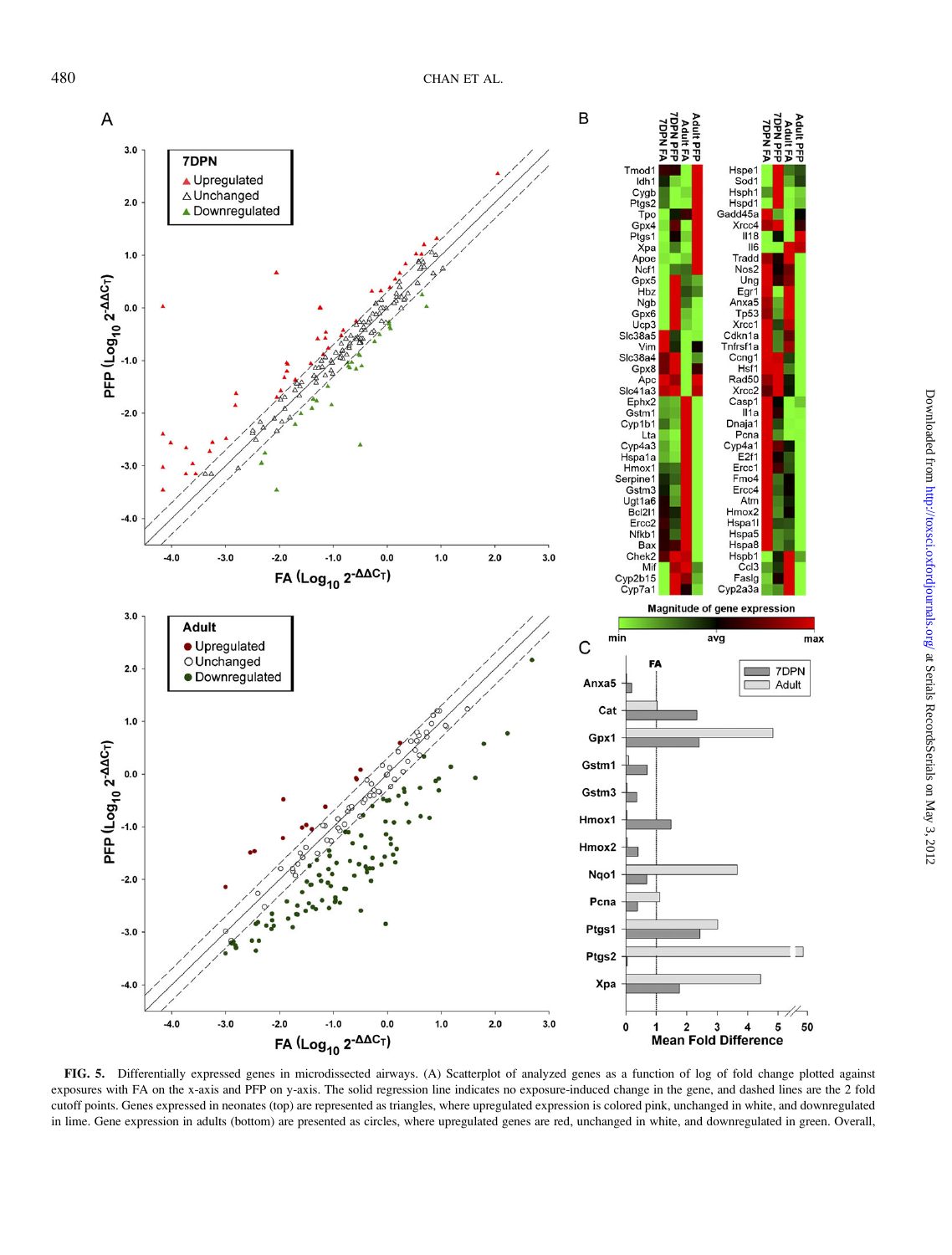<span id="page-9-0"></span>

| Symbol                           | RefSeq       | Gene Name                                            | <b>Fold Regulation</b> | $p$ Value |
|----------------------------------|--------------|------------------------------------------------------|------------------------|-----------|
| Antioxidant and oxidative stress |              |                                                      |                        |           |
| Gpx1                             | NM 030826    | Glutathione peroxidase 1                             | 2.4084                 | 0.017709  |
| Gpx4                             | NM 017165    | Glutathione peroxidase 4                             | 2.6534                 | 0.035767  |
| Gpx5                             | XM 001059839 | Glutathione peroxidase 5                             | 58.0222                | 0.035673  |
| Gpx6                             | NM 147165    | Glutathione peroxidase 6                             | 15249.42               | 0.018524  |
| Gstm <sub>3</sub>                | NM 031154    | Glutathione S-transferase mu 3                       | $-2.7707$              | 0.025809  |
| Hmox2                            | NM 024387    | Heme oxygenase (decycling) 2                         | $-2.4901$              | 0.046847  |
| Ptgs1                            | NM 017043    | Prostaglandin-endoperoxide synthase 1                | 2.4303                 | 0.023328  |
| Ptgs2                            | NM 017232    | Prostaglandin-endoperoxide synthase 2                | $-25.5822$             | 0.025816  |
| Tpo                              | NM_019353    | Thyroid peroxidase                                   | 5.0122                 | 0.036448  |
| Ucp3                             | NM_013167    | Uncoupling protein 3 (mitochondrial, proton carrier) | 522.9152               | 0.031378  |
| Xpa                              | XM_216403    | Xeroderma pigmentosum, complementation group A       | 1.7608                 | 0.008677  |
| Heat shock proteins              |              |                                                      |                        |           |
| Hspa11                           | NM_212546    | Heat shock 70kD protein 1-like (mapped)              | $-3.2161$              | 0.002062  |
| Hspe1                            | NM 012966    | Heat shock protein 1 (chaperonin 10)                 | 3.1087                 | 0.011288  |
| Hspd1                            | NM_022229    | Heat shock protein 1 (chaperonin)                    | 3.0593                 | 0.003225  |
| Inflammation                     |              |                                                      |                        |           |
| Lta                              | NM 080769    | Lymphotoxin alpha (TNF superfamily, member 1)        | $-4.1394$              | 0.003475  |
| Necrosis and apoptosis           |              |                                                      |                        |           |
| Anxa <sub>5</sub>                | NM 013132    | Annexin A5                                           | $-5.0765$              | 0.007664  |
| Oxygen transporters              |              |                                                      |                        |           |
| Cygb                             | NM 130744    | Cytoglobin                                           | $-6.4446$              | 0.03966   |
| Hbz                              | XM 213268    | Hemoglobin, zeta                                     | 11.7297                | 0.007439  |
| Ngb                              | NM 033359    | Neuroglobin                                          | 9.1671                 | 0.020161  |
| Proliferation and carcinogenesis |              |                                                      |                        |           |
| Ccnc                             | XM_342812    | Cyclin C                                             | 2.1183                 | 0.01864   |
| Ceng1                            | NM_012923    | Cyclin G1                                            | 2.1138                 | 0.002406  |
| Egr1                             | NM 012551    | Early growth response 1                              | $-126.776$             | 0.002399  |
| Tp53                             | NM_030989    | Tumor protein p53                                    | $-4.2871$              | 0.038778  |
| Pcna                             | NM 022381    | <b>PCNA</b>                                          | $-2.5916$              | 0.048601  |
|                                  |              |                                                      |                        |           |

TABLE 3 PFP-Induced Gene Transcriptional Alterations in 7-Day Postnatal Rat Airways

Since the gene expression pattern differed so markedly between our previous diffusion flame exposure [\(Van Winkle](#page-14-0) et al.[, 2010](#page-14-0)) and the PFP exposure described in the current study, we hypothesized that the PAH content may play a large role in the cellular response to PM. Surprisingly, none of the xenobiotic metabolism genes responsible for solubilizing and metabolizing PAHs were significantly induced in the neonates. This may in part explain increased cytotoxicity; PAH containing particles have been shown to localize to lipids ([Murphy](#page-13-0) et al., [2008](#page-13-0)) through either chemical or biochemical processes. If a cell is unable to clear PAHs or induce enzymes to clear these PAHs, these compounds may persist in the cell and have the ability to enhance toxicity. Although the xenobiotic metabolizing cytochrome P450s could be detected by 7-day postnatal age, these neonates have immature xenobiotic metabolizing and detoxifying enzymes, which could further perturb their ability to clear PAHs ([Cardoso](#page-13-0) et al., 1993; [Fanucchi, 2004](#page-13-0); Ji et al.[, 1994](#page-13-0), [1995](#page-13-0)). In contrast to neonates, adult animals had significant increases in several cytochrome P450s (CYP2A3a and CYP4A3) and flavin-containing monooxygenases (FMO2, FMO5) genes following PFP exposure. Although we did not see significant increases in the expression of classical aryl hydrocarbon receptor (AhR) responsive genes (CYP1A1, CYP1B1) as [Rouse](#page-14-0) et al. [\(2008\)](#page-14-0) have reported, it has been shown that flavin-containing monooxygenase expression can be altered under the AhRdependent pathway. Our results are in agreement with [Celius](#page-13-0) et al. [\(2008\)](#page-13-0), showing significant induction of FMO2 and reduction of FMO5 after AhR agonist TCDD treatment in liver.

<sup>←&</sup>lt;br>neonates and adults have a divergent response. A trend showing upregulation was present in neonates (pink triangles), while adult animals were observed to have a substantial number of downregulated genes (green circles). (B) Heatmaps for all differentially expressed genes in airways of rats as a combination of age and/or exposure. All age and treatment groups were compared against FA exposed 7-day postnatal (7DPN) rats to elucidate age and exposure effects using HPRT as the reference gene. Genes that were differentially expressed at a p value less than 0.05 are shown ( $n = 3-6$  rats/group). The relative magnitude of expression is indicated on a spectrum ranging from minimum (green) to maximum (red) detected. Expression patterns in 78 genes differed significantly as a combination of age and/or exposure effects. (C) The relative fold change compared with age-matched FA controls (line set at 1) for a subset of genes that were either significantly altered in 7-day-old postnatal and/or adult animals. Data are plotted as mean fold difference  $\pm$  SEM ( $n = 3-6$  rats/group, each rat was analyzed individually on the array).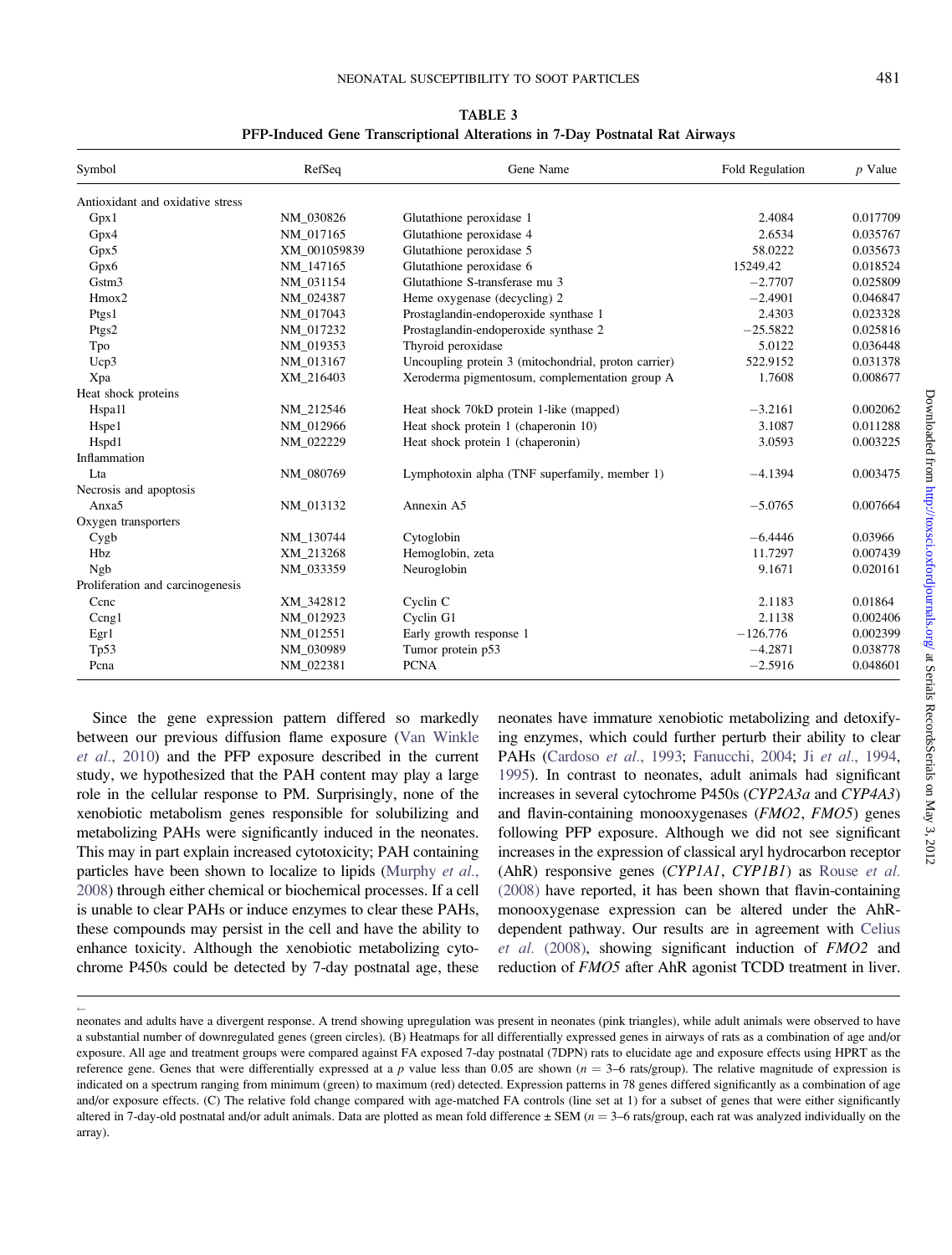### <span id="page-10-0"></span>482 CHAN ET AL.

## TABLE 4

### PFP-Induced Gene Transcriptional Alterations in Adult Rat Airways

| Symbol                           | RefSeq                 | Gene Name                                                                             | Fold<br>Regulation  | $p$ Value                      |
|----------------------------------|------------------------|---------------------------------------------------------------------------------------|---------------------|--------------------------------|
|                                  |                        |                                                                                       |                     |                                |
| Antioxidant and oxidative stress |                        |                                                                                       |                     |                                |
| Ctsb<br>Cygb                     | NM_022597<br>NM_130744 | Cathepsin B<br>Cytoglobin                                                             | 9.0559              | 3.0707 0.035618<br>0.014945    |
| $D$ uox $2$                      | NM_024141              | Dual oxidase 2                                                                        | 70.0018             | 0.012265                       |
| Epx                              | XM_220834              | Eosinophil peroxidase                                                                 | 7.6222              | 0.017935                       |
| Ephx2                            | NM_022936              | Epoxide hydrolase 2, cytoplasmic                                                      | –36.9837            | 0.019421                       |
| Gpx1                             | NM_030826              | Glutathione peroxidase 1                                                              | 4.8268              | 0.036295                       |
| Gpx2                             | NM_183403              | Glutathione peroxidase 2                                                              | 6.9735              | 0.024608                       |
| Gpx <sub>6</sub>                 | NM_147165              | Glutathione peroxidase 6                                                              | $-191.402$          | 0.044251                       |
| Gpx8                             | XM_215486              | Glutathione peroxidase 8                                                              | 4.2725              | 0.027142                       |
| Gsr                              | NM_053906              | Glutathione reductase                                                                 | $-13.2797$          | 0.028066                       |
| Gstm1                            | NM_017014              | Glutathione S-transferase mu 1                                                        | $-11.0965$          | 0.001293                       |
| Gstm <sub>3</sub>                | NM_031154              | Glutathione S-transferase mu 3                                                        | $-27.0246$          | 0.013771                       |
| Hmox1                            | NM_012580              | Heme oxygenase (decycling) 1                                                          | $-30.9446$          | 0.000458                       |
| Hmox <sub>2</sub>                | NM_024387              | Heme oxygenase (decycling) 2                                                          | $-24.3281$          | 0.028834                       |
| Idh1                             | NM_031510              | Isocitrate dehydrogenase 1 (NADP+), soluble                                           | 5.6885              | 0.015345                       |
| Nox4                             | NM_053524              | NADPH oxidase 4                                                                       | 3.5661              | 0.038669                       |
| Por                              | NM_031576              | P450 (cytochrome) oxidoreductase                                                      | $-7.477$            | 0.009219                       |
| Prdx1                            | NM_057114              | Peroxiredoxin 1                                                                       | 3.882               | 0.013839                       |
| Prdx3                            | NM_022540              | Peroxiredoxin 3                                                                       | 3.0562              | 0.048917                       |
| Prnp                             | NM_012631              | Prion protein                                                                         | 7.9351              | 0.031433                       |
| Ptgs2                            | NM_017232              | Prostaglandin-endoperoxide synthase 2                                                 | 49.6539             | 0.023834                       |
| Slc41a3                          |                        | NM_001037492Solute carrier family 41, member 3                                        | 5.2298              | 0.047979                       |
| Sod1                             | NM_017050              | Superoxide dismutase 1, soluble                                                       |                     | 3.6862 0.031726                |
| Sod2                             | NM_017051              | Superoxide dismutase 2, mitochondrial                                                 | 3.5975              | 0.041264                       |
| Xpa                              | XM_216403              | Xeroderma pigmentosum, complementation group A                                        | 4.4286              | 0.010963                       |
| Heat shock proteins              |                        |                                                                                       |                     |                                |
| Hspa4                            | NM_153629              | Heat shock protein 4                                                                  | 1.8433              | 0.016881                       |
| Hspa1a                           | NM_031971              | Heat shock 70kD protein 1A                                                            | $-67.6156$ 0.014389 |                                |
| Inflammation                     |                        |                                                                                       |                     |                                |
| Ccl <sub>21b</sub>               |                        | NM_001008513Chemokine (C-C motif) ligand 21b (serine)                                 | $-11.0321$ 0.016656 |                                |
| Ccl <sub>3</sub>                 | NM_013025              | Chemokine (C-C motif) ligand 3                                                        |                     | $-7.5797$ 0.046574             |
| II18                             | NM_019165              | Interleukin 18                                                                        |                     | 3.3456 0.002379                |
| Lta                              | NM_080769              | Lymphotoxin alpha (TNF superfamily, member 1)                                         | $-12.2652$          | 0.010425                       |
| Nfkb1                            | XM_342346              | Nuclear factor of kappa light polypeptide gene enhancer in B-cells 1                  | $-33.0979$ 0.01622  |                                |
| Necrosis and apoptosis           |                        |                                                                                       |                     |                                |
| Anxa5                            | NM_013132              | Annexin A5                                                                            | –41.4567            | 0.012066                       |
| Bax                              | NM_017059              | Bcl2-associated X protein                                                             | $-33.2827$          | 0.010506                       |
| <b>Bcl211</b>                    | NM_031535              | Bcl2-like 1                                                                           | $-40.9219$          | 0.025367                       |
| Chek2                            | NM_053677              | CHK2 checkpoint homolog (Schizosaccharomyces. pombe)                                  | $-15.4004$          | 0.013171                       |
| Ercc <sub>2</sub>                | XM_218424              | Excision repair cross-complementing rodent repair deficiency, complementation group 2 | $-27.6876$ 0.010995 |                                |
| Ercc4                            | XM 222534              | Excision repair cross-complementing rodent repair deficiency, complementation group 4 | $-14.0267$ 0.026123 |                                |
| Rad <sub>23</sub> a              |                        | NM_001013190RAD23 homolog A (Saccharomyces. cerevisiae)                               | $-7.4534$ 0.03773   |                                |
| Tradd                            | XM_341671              | TNFRSF1A-associated via death domain                                                  | $-26.2046$ 0.030071 |                                |
| Tnfrsf1a                         | NM_013091              | Tumor necrosis factor receptor superfamily, member 1a                                 | $-53.5655$ 0.046099 |                                |
| Ugt1a6                           | NM_057105              | UDP glucuronosyltransferase 1 family, polypeptide A6                                  | $-15.3658$          | 0.010749                       |
| Ung                              |                        | NM_001013124Uracil-DNA glycosylase                                                    | $-24.0967$          | 0.030458                       |
| Xrcc1                            | NM_053435              | X-ray repair complementing defective repair in Chinese hamster cells 1                | $-29.3218$ 0.005521 |                                |
| Proliferation and carcinogenesis |                        |                                                                                       |                     |                                |
| Ccnd1                            | NM_171992              | Cyclin D1                                                                             |                     | $-3.9014$ 0.008242             |
| Egr1                             | NM_012551              | Early growth response 1                                                               | $-127.066$          | 0.002162                       |
| Cdkn1a                           | NM_080782              | Cyclin-dependent kinase inhibitor 1A (p21, Cip1)                                      | $-20.8561$          | 0.016276                       |
| Igfbp6                           | NM_013104              | Insulin-like growth factor binding protein 6                                          | $-43.9$             | 0.019266                       |
| Tp53                             | NM_030989              | Tumor protein p53                                                                     | $-22.9176$ 0.026688 |                                |
| Xenobiotic metabolism            |                        |                                                                                       |                     |                                |
| Cyp2a3a                          | NM_012542              | Cytochrome P450, family 2, subfamily A, polypeptide 3a                                | $-10.7957$ 0.001177 |                                |
| Cyp4a3                           | NM_175760              | Cytochrome P450, family 4, subfamily a, polypeptide 3                                 |                     | $-9.4802$ 0.005024             |
| Fmo <sub>2</sub>                 | NM_144737              | Flavin containing monooxygenase 2                                                     | 5.8038              | 0.026673<br>$-9.1731$ 0.023699 |
| Fmo <sub>5</sub>                 | NM_144739              | Flavin containing monooxygenase 5                                                     |                     |                                |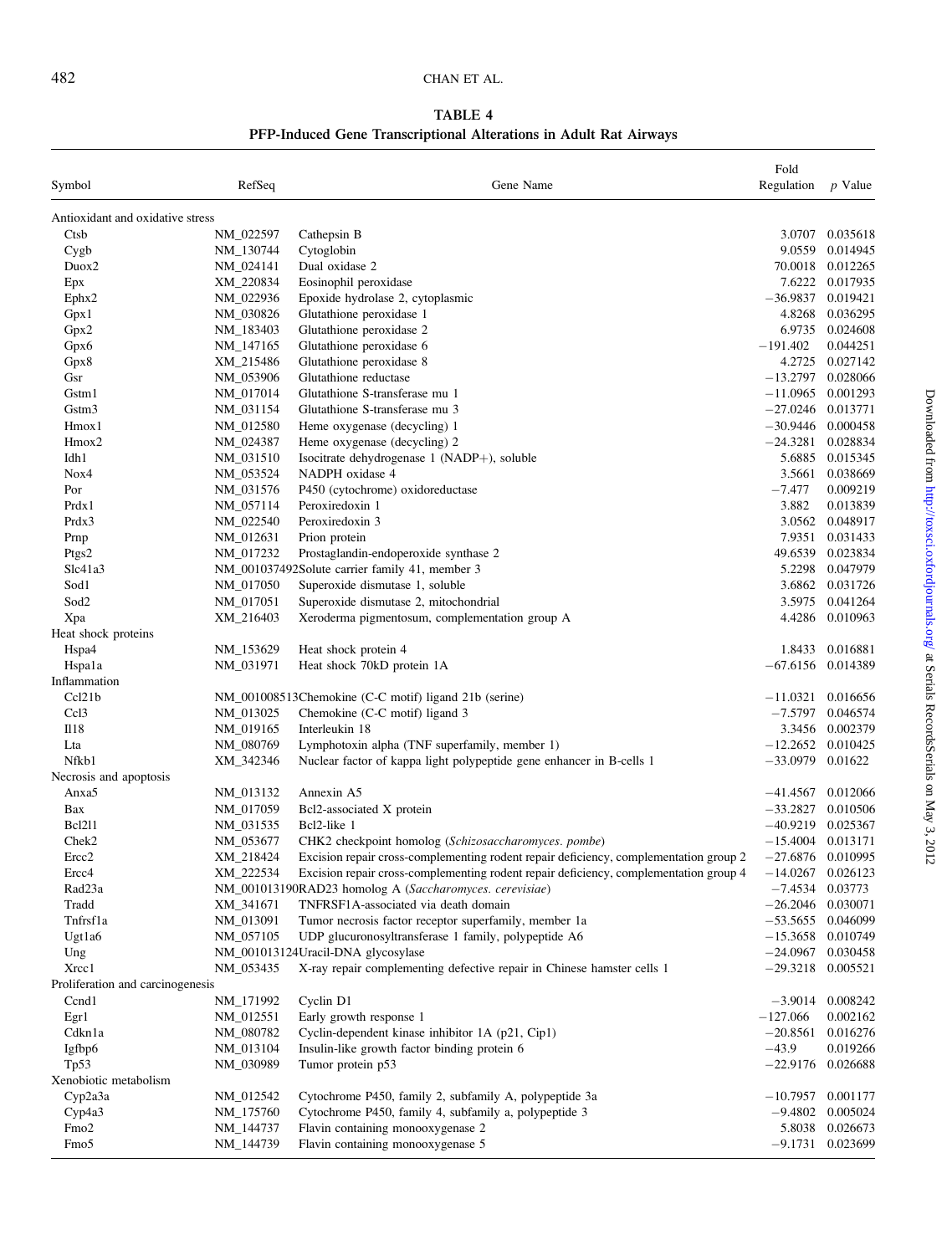<span id="page-11-0"></span>We examined gene expression changes at a single time point (24 h) after exposure. This time point was selected to compare with previous results obtained from our diffusion flame inhalation study ([Van Winkle](#page-14-0) et al., 2010). However, it is very likely that the temporal patterns of the antioxidant, proliferation, and xenobiotic metabolizing genes differ by age and exposure. This could explain differences in expression of several antioxidant genes between the diffusion flame soot exposure ([Van Winkle](#page-14-0) et al., [2010](#page-14-0)), the butadiene soot exposures (Rouse et al.[, 2008](#page-14-0)), and the PFP reported here. Another possible explanation is the differences in PAH composition of these atmospheres. Butadiene soot contains large planar PAHs-like pyrenes and benzo(a)pyrenes (Penn et al.[, 2005\)](#page-13-0). This is in contrast to the diffusion flame soot we used previously which contains a mixture of pyrene, quinoline, and naphthalene [\(Van Winkle](#page-14-0) et al., 2010) and our ethylene generated PFP, reported in this study, which consists essentially of smaller PAHs-like biphenyls and substituted naphthalenes. While much previous work has been done regarding metabolism and toxicity of naphthalene, it has been shown that generally, neither inhalation nor intraperitoneal injections of naphthalene result in lung toxicity in rats and it is mainly a mouse-specific lung toxicant [\(Buckpitt](#page-13-0) et al., 2002; [Lin](#page-13-0) et al.[, 2009;](#page-13-0) [Van Winkle](#page-14-0) et al., 1999; West et al.[, 2001](#page-14-0)). It is surprising then that even though naphthalene is the most abundant PAH found in the PFP particulate phase, we were able to observe the presence of cytotoxic cells. We postulate that toxicity may partly be due to the presence of lower abundance aryl hydrocarbon receptor (AhR) agonistic PAHs (i.e., pyrenes, benzopyrenes, and anthanthrenes) present in subnanogram per cubic meter quantities in the PFP atmosphere.

While both neonatal and adult rats were exposed to the same atmospheric PFP concentration in the exposure chambers, a multitude of factors may have affected dose delivered in the neonates versus adults. Neonatal rats have higher ventilation and oxygen consumption rates than adult rats normalized to body weight ([Mortola, 1991](#page-13-0)). Differences in breathing frequency, body size, and mean airway diameter change deposition patterns, which may increase dose in the neonates compared with the adults. Alternatively, because the pups were exposed with their dams in the exposure chambers, the delivered dose to the neonate may have been reduced due to huddling under the dam. These two factors potentially offset each other but it is not possible to know to what degree. For a 6-h exposure, we chose to expose the neonates with their dam to minimize the effects of stress, heat loss, and nutritional changes. This exposure strategy has been used for other inhalation studies ([Clerch and Massaro,](#page-13-0) [1992](#page-13-0); Joad et al.[, 1995](#page-13-0)), but it is important to keep these limitations in mind in terms of delivered dose.

Even after a single acute exposure to PFP, cell cycle checkpoint cyclins and  $Tp53$  were significantly changed in both ages. It is reasonable, because PAH-rich particles, like diesel exhaust, in the presence of cytochrome P450 reductase, have been shown to generate reactive oxygen species that damage DNA and induce strand breaks ([Kumagai](#page-13-0) et al., 1997). We questioned the implications of PFP exposure on continuing lung growth and development and analyzed the protein: PCNA, a marker of cell proliferation. As expected, basal expression of PCNA was significantly higher in the developing neonates. However, we found significant decreases in both protein expression at 2 h and gene expression at 24 h post exposure in the neonates. In contrast, we have previously reported that neither PCNA gene nor protein expression were significantly altered in neonates and adults following an acute low PAH containing diffusion flame exposure [\(Van Winkle](#page-14-0) et al., 2010). Our gene expression results are in agreement with Lee et al. [\(2010\)](#page-13-0), who also found reduced PCNA expression in neonates 24 h after PFP soot exposure, our  $RT^2$ Profiler PCR Array confirms these previous results obtained with conventional qRT-PCR. In addition, we show focal patches of PCNA-deficient cells in the current study that are detected at 2-h post exposure. This builds upon the evidence that proliferative



FIG. 6. Immunohistochemical staining of PCNA in the airways of 7-day postnatal (A, C, and E) and adult (B, D, and F) exposed to either FA (A, B) or PFP, examined two (C, D) or 24 h (E, F) after cessation of exposure. Basally, 7-day old neonates exposed to FA had abundant cells with nuclear staining for PCNA (A). In contrast, PCNA was scarce in FA exposed adults (B). Following 2 hours post PFP exposure, PCNA in 7-day neonates became diffuse, and strips of epithelium were observed to be devoid of nuclear PCNA staining (brackets) (C). PCNA staining returned to steady state by 24 h post PFP exposure (E). PCNA was unaffected after PFP exposure in adult rats (D and F). Scale bar for A–F (shown in F) is 50 µm.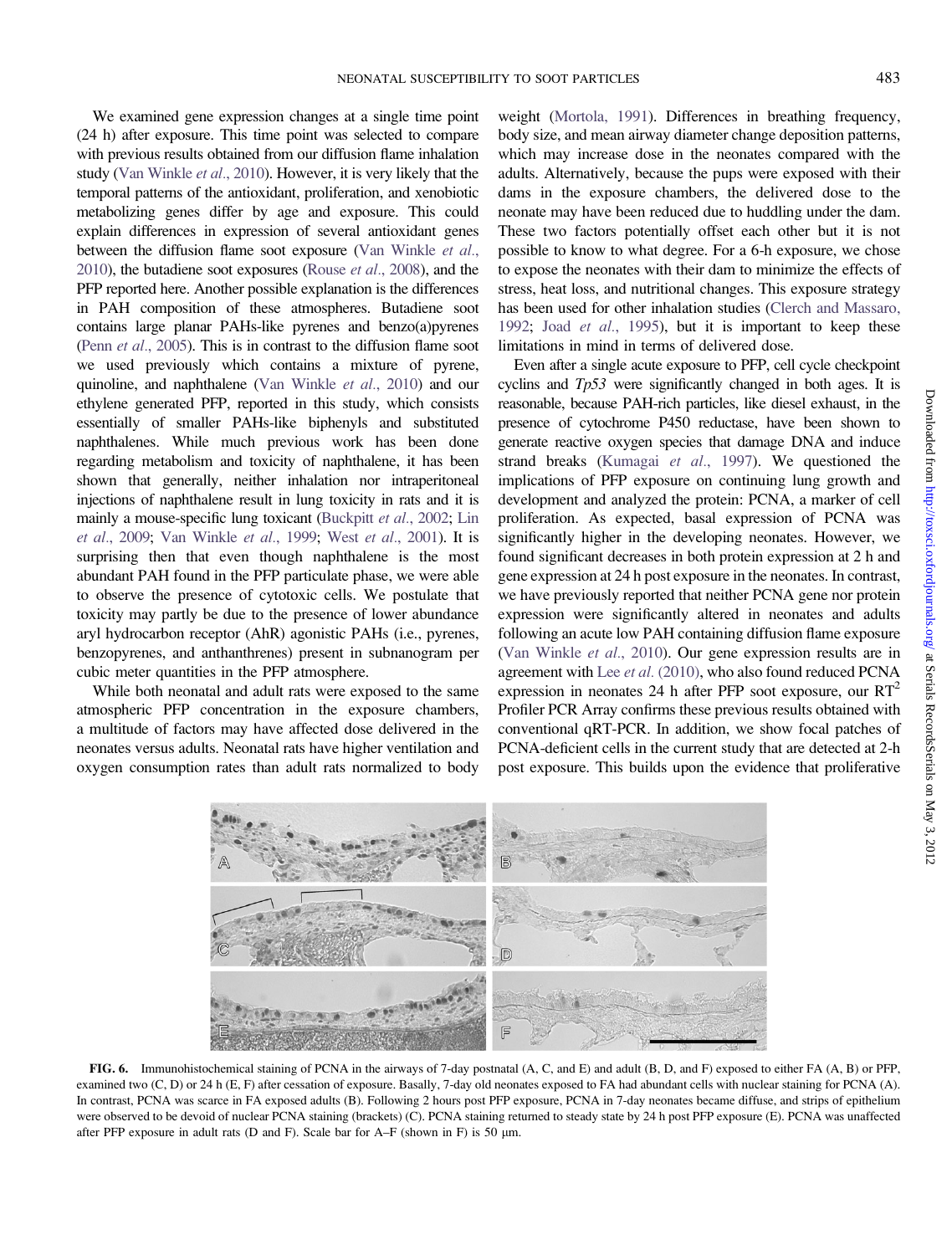<span id="page-12-0"></span>capabilities of neonates, but not adults, are impaired by PFP. We postulate that the decrease in PCNA expression is a rapid and early response to PFP exposure that persists for at least 24 h. PFP has previously been shown to cause significant reductions in bronchiolar diameter and length in developing rats after a 3-week subchronic exposure (Lee et al.[, 2010\)](#page-13-0). Altered proliferation patterns during development could be a contributing factor to these gross changes in airway architecture and may result in reduced lung function. Additionally, since we were able to observe similar results across two separate studies and saw changes in numerous genes involved in the proliferative response pathways, this supports that we have a reproducible exposure and biologic effect, a necessary prerequisite to perform repeatable biologic experiments to be able to tease apart the mechanisms of PM susceptibility.

We postulate that developing neonates have a limited ability to deviate from the normal developmental pattern and this inability to respond to ultrafine particulates enhances oxidative stress, causes cellular injury, and perturbs normal airway development. Similar outcomes using two different particle generation systems as well as the same exposure system used for two different time points validates our results and underscores the usefulness and necessity of having defined exposure conditions that can be replicated for additional in depth studies of biologic mechanisms of altered growth and antioxidant responses. Future time course studies of the intracellular signaling cascades that regulate these processes will be required to determine whether the entire temporal pattern between neonates and adults differ in response to PM and will allow us to begin to address the mechanisms for elevated susceptibility in neonatal animals.

This study shows that a short-term low-dose inhalation exposure to combustion derived ultrafine particles induces markers of cytotoxicity and alters gene and protein expression patterns in the conducting airways of developing neonates compared with adults. Our data strongly suggests that adult animals are an inappropriate model for evaluating responses to PM in susceptible populations, such as young children. Based on our results, neonates have a unique ''inability'' to respond to environmental exposures by changing gene expression compared with adults. Compared with adult animals, developing neonates are more susceptible to PAHrich ultrafine PM, exhibiting increased cellular toxicity in the lung affecting airway proliferation patterns, which may result in the perturbation of normal lung development.

### SUPPLEMENTARY DATA

[Supplementary data](http://toxsci.oxfordjournals.org/cgi/content/full/kfr233/DC1) are available online at [http://toxsci.](http://toxsci.oxfordjournals.org/) [oxfordjournals.org/](http://toxsci.oxfordjournals.org/).

### FUNDING

Support for the University of California at Davis core facilities used in this work: the Cellular and Molecular Imaging Core Facility (ES005707) and the inhalation exposure facility at the California National Primate Research Center (RR00169). Although the research described in the article has been funded primarily by the United States Environmental Protection Agency through grant RD-83241401-0 to the University of California, Davis, it has not been subject to the agency's required peer and policy review and, therefore, does not necessarily reflect the views of the agency and no official endorsement should be inferred. The project described was also supported in part by Award Number P42ES004699 from the National Institute of Environmental Health Sciences. Mr Chan's effort was supported by a training program in Environmental Health Sciences (T32 ES007058-33) funded by the National Institute of Environmental Health Sciences.

### CONFLICT OF INTEREST

Dr Laura Van Winkle has identified a potential competing financial interest with the American Petroleum Institute (API). Dr Van Winkle is a co-investigator on a research grant from API to study the kinetics of naphthalene bioactivation in the lung and has received honoraria from API for speaking at research conferences sponsored by API on naphthalene. API did not fund any of the work presented in the attached study and the research grant funded by API has complete freedom to publish the results regardless of whether they are in API's interest, and without input from API, in keeping with University of California policy. The remaining authors declare they have no actual or potential competing financial interests.

### ACKNOWLEDGMENTS

We are grateful to the following people for their skilled technical assistance during exposures, sample collection, and processing: Brian Tarkington, Ashley Cooper, Louise Olson, Patricia Edwards, Trenton Combs, and Judy Shimizu. We acknowledge Michael Kleeman's laboratory at UC Davis for EC/OC sample analysis and Barbara Zielinska at the DRI for filter and vapor phase PAH speciation. Finally, we thank Jessie Charrier, Cris Grodzki, Matt Herring, and Keisha Williams for reading and editing the manuscript. The content is solely the responsibility of the authors and does not necessarily represent the official views of the National Institute of Environmental Health Sciences or the National Institutes of Health.

### REFERENCES

- ALA. (2009). American Lung Association State of the Air: 2009. American Lung Association, New York, NY.
- Baker, G. L., Shultz, M. A., Fanucchi, M. V., Morin, D. M., Buckpitt, A. R., and Plopper, C. G. (2004). Assessing gene expression in lung subcompartments utilizing in situ RNA preservation. Toxicol. Sci. 77, 135–141.
- Bearer, C. F. (1995). How are children different from adults. Environ. Health Perspect. 103, 7-12.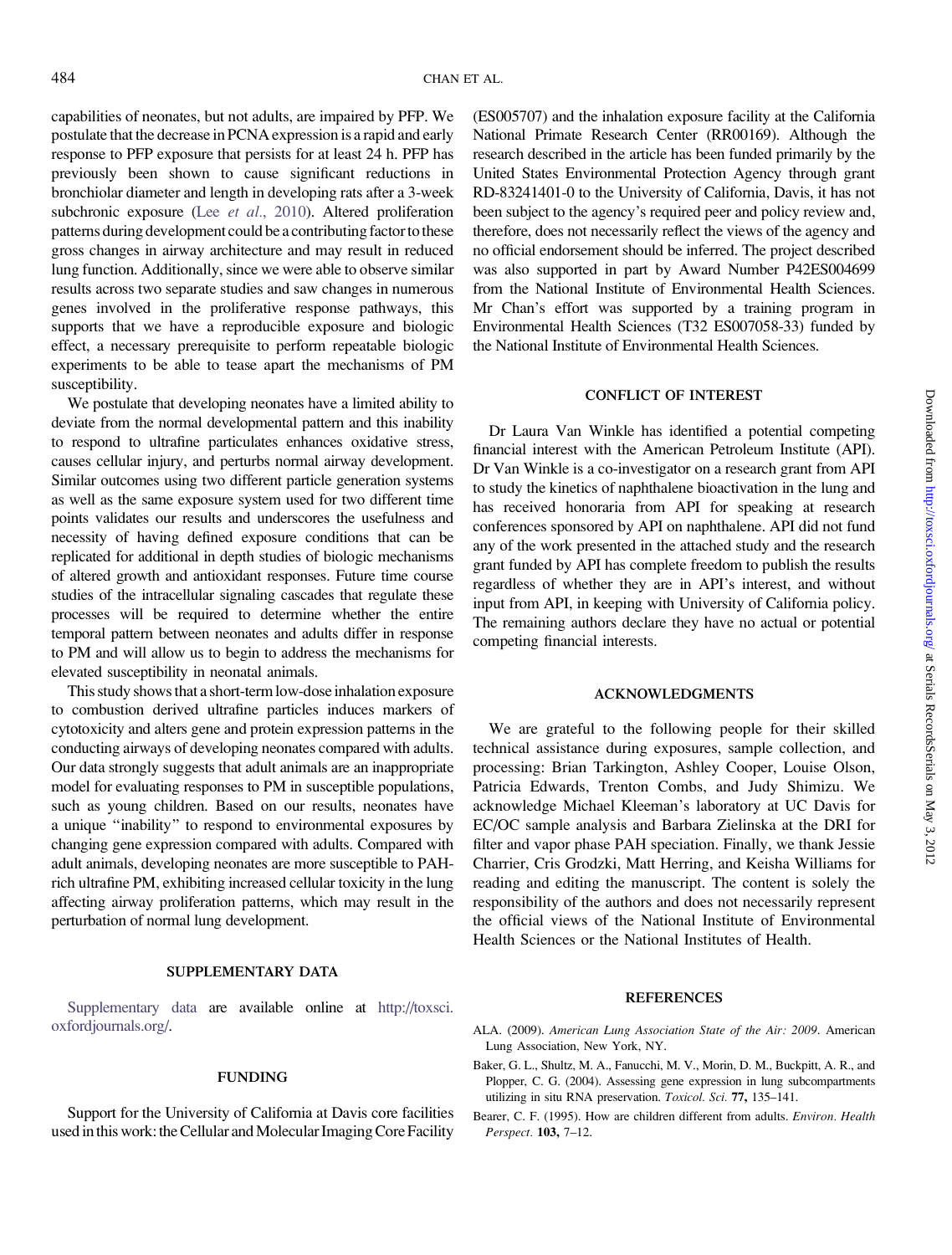- <span id="page-13-0"></span>Branis, M., Safranek, J., and Hytychova, A. (2009). Exposure of children to airborne particulate matter of different size fractions during indoor physical education at school. Build. Environ. 44, 1246–1252.
- Brauer, M., Hoek, G., Smit, H. A., de Jongste, J. C., Gerritsen, J., Postma, D. S., Kerkhof, M., and Brunekreef, B. (2007). Air pollution and development of asthma, allergy and infections in a birth cohort. Eur. Respir. J. 29, 879–888.
- Buckpitt, A., Boland, B., Isbell, M., Morin, D., Shultz, M., Baldwin, R., Chan, K., Karlsson, A., Lin, C., Taff, A., et al. (2002). Naphthalene-induced respiratory tract toxicity: Metabolic mechanisms of toxicity.Drug Metab. Rev. 34, 791–820.
- Cardoso, W. V., Stewart, L. G., Pinkerton, K. E., Ji, C., Hook, G. E., Singh, G., Katyal, S. L., Thurlbeck, W. M., and Plopper, C. G. (1993). Secretory product expression during Clara cell differentiation in the rabbit and rat. Am. J. Physiol. 264, L543–L552.
- Castaldi, M. J., Marinov, N. M., Melius, C. F., Huang, J., Sekan, S. M., Pitz, W. J., and Westbrook, C. K. (1996). Experimental and modeling investigation of aromatic and polycyclic aromatic hydrocarbon formation in a premixed ethylene flame. Symposium (International) on Combustion 26, 693–702.
- Celius, T., Roblin, S., Harper, P. A., Matthews, J., Boutros, P. C., Pohjanvirta, R., and Okey, A. B. (2008). Aryl hydrocarbon receptordependent induction of flavin-containing monooxygenase mRNAs in mouse liver. Drug Metab. Dispos. 36, 2499–2505.
- Chomczynski, P., and Sacchi, N. (1987). Single-step method of RNA isolation by acid guanidinium thiocyanate-phenol-chloroform extraction. Anal. Biochem. 162, 156–159.
- Ciccone, G., Forastiere, F., Agabiti, N., Biggeri, A., Bisanti, L., Chellini, E., Corbo, G., Dell'Orco, V., Dalmasso, P., Volante, T. F., et al. (1998). Road traffic and adverse respiratory effects in children. SIDRIA Collaborative Group. Occup. Environ. Med. 55, 771–778.
- Clerch, L. B., and Massaro, D. (1992). Rat lung antioxidant enzymes: Differences in perinatal gene expression and regulation. Am. J. Physiol. 263, L466–L470.
- Dockery, D. W. (2009). Health effects of particulate air pollution. Ann. Epidemiol. 19, 257–263.
- Fanucchi, M. (2004). In Development of Antioxidant and Xenobiotic Metabolizing Enzyme Systems. Elsevier, San Diego, CA.
- Hammond, T. G., and Mobbs, M. (1984). Lung oedema—microscopic detection. J. Appl. Toxicol. 4, 219-221.
- Helsel, D. R. (2005). More than obvious: Better methods for interpreting nondetect data. Environ. Sci. Technol. 39, 419a–423a.
- Herner, J. D., Aw, J., Gao, O., Chang, D. P., and Kleeman, M. J. (2005). Size and composition distribution of airborne particulate matter in Northern California: I–Particulate mass, carbon, and water-soluble Ions. J. Air Waste Manag. Assoc. 55, 30–51.
- Hinners, R., Burkart, J., and Punte, C. (1968). Animal inhalation exposure chambers. Arch. Environ. Health. 16, 194–206.
- Ibald-Mulli, A., Wichmann, H. E., Kreyling, W., and Peters, A. (2002). Epidemiological evidence on health effects of ultrafine particles. J. Aerosol. Med. 15, 189–201.
- Ji, C. M., Cardoso, W. V., Gebremichael, A., Philpot, R. M., Buckpitt, A. R., Plopper, C. G., and Pinkerton, K. E. (1995). Pulmonary cytochrome P-450 monooxygenase system and Clara cell differentiation in rats. Am. J. Physiol. 269, L394–L402.
- Ji, C. M., Plopper, C. G., Witschi, H. P., and Pinkerton, K. E. (1994). Exposure to sidestream cigarette smoke alters bronchiolar epithelial cell differentiation in the postnatal rat lung. Am. J. Respir. Cell. Mol. Biol. 11, 312–320.
- Joad, J. P., Ji, C., Kott, K. S., Bric, J. M., and Pinkerton, K. E. (1995). In utero and postnatal effects of sidestream cigarette smoke exposure on lung function, hyperresponsiveness, and neuroendocrine cells in rats. Toxicol. Appl. Pharmacol. 132, 63-71.
- Karnovsky, M. J. (1965). A formaldehyde-glutaraldehyde fixative of high osmolality for use in electron microscopy. J. Cell Biol. 27, 137A–138A.
- Kumagai, Y., Arimoto, T., Shinyashiki, M., Shimojo, N., Nakai, Y., Yoshikawa, T., and Sagai, M. (1997). Generation of reactive oxygen species during interaction of diesel exhaust particle components with NADPHcytochrome P450 reductase and involvement of the bioactivation in the DNA damage. Free Radic. Biol. Med. 22, 479-487.
- Langston, C. (1983). Normal and abnormal structural development of the human lung. Prog. Clin. Biol. Res. 140, 75-91.
- Lee, D., Wallis, C., Wexler, A. S., Schelegle, E. S., Van Winkle, L. S., Plopper, C. G., Fanucchi, M. V., Kumfer, B., Kennedy, I. M., et al. (2010). Small particles disrupt postnatal airway development. J. Appl. Physiol. 109, 1115–1124.
- Li, N., Sioutas, C., Cho, A., Schmitz, D., Misra, C., Sempf, J., Wang, M., Oberley, T., Froines, J., and Nel, A. (2003). Ultrafine particulate pollutants induce oxidative stress and mitochondrial damage. Environ. Health Perspect. 111, 455–460.
- Lin, C. Y., Wheelock, A. M., Morin, D., Baldwin, R. M., Lee, M. G., Taff, A., Plopper, C., Buckpitt, A., and Rohde, A. (2009). Toxicity and metabolism of methylnaphthalenes: Comparison with naphthalene and 1-nitronaphthalene. Toxicology 260, 16–27.
- Lindstedt, R. P. (1994). Formation and destruction of aromatic-compounds and soot in flames. Abstr. Pap. Am. Chem. Soc. 207, 22-FUEL.
- Marinov, N. M., Pitz, W. J., Westbrook, C. K., Vincitore, A. M., Castaldi, M. J., Senkan, S. M., and Melius, C. F. (1998). Aromatic and polycyclic aromatic hydrocarbon formation in a laminar premixed n-butane flame. Combust. Flame 114, 192-213.
- Mills, N. L., Donaldson, K., Hadoke, P. W., Boon, N. A., MacNee, W., Cassee, F. R., Sandstrom, T., Blomberg, A., and Newby, D. E. (2009). Adverse cardiovascular effects of air pollution. Nat. Clin. Pract. Cardiovasc. Med. 6, 36–44.
- Morgenstern, V., Zutavern, A., Cyrys, J., Brockow, I., Koletzko, S., Kramer, U., Behrendt, H., Herbarth, O., von Berg, A., Bauer, C. P., et al. (2008). Atopic diseases, allergic sensitization, and exposure to traffic-related air pollution in children. Am. J. Respir. Crit. Care Med. 177, 1331–1337.
- Morrow, P. E., and Mercer, T. T. (1964). A Point-to-Plane electrostatic precipitator for particle size sampling. AIHAJ 25, 8–14.
- Mortola, J. P. (1991). Hamsters versus rats: Ventilatory responses in adults and newborns. Respir. Physiol. 85, 305–317.
- Murphy, G., Jr.., Rouse, R. L., Polk, W. W., Henk, W. G., Barker, S. A., Boudreaux, M. J., Floyd, Z. E., and Penn, A. L. (2008). Combustion-derived hydrocarbons localize to lipid droplets in respiratory cells. Am. J. Respir. Cell. Mol. Biol. 38, 532–540.
- Norris, G., YoungPong, S. N., Koenig, J. Q., Larson, T. V., Sheppard, L., and Stout, J. W. (1999). An association between fine particles and asthma emergency department visits for children in Seattle. Environ. Health Perspect. 107, 489–493.
- Pekkanen, J., Timonen, K. L., Ruuskanen, J., Reponen, A., and Mirme, A. (1997). Effects of ultrafine and fine particles in urban air on peak expiratory flow among children with asthmatic symptoms. Environ. Res. 74, 24–33.
- Penn, A., Murphy, G., Barker, S., Henk, W., and Penn, L. (2005). Combustionderived ultrafine particles transport organic toxicants to target respiratory cells. Environ. Health Perspect. 113, 956-963.
- Peters, A., Dockery, D. W., Heinrich, J., and Wichmann, H. E. (1997). Shortterm effects of particulate air pollution on respiratory morbidity in asthmatic children. Eur. Respir. J. 10, 872–879.
- Pey, J., Querol, X., Alastuey, A., Rodriguez, S., Putaud, J. P., and Van Dingenen, R. (2009). Source apportionment of urban fine and ultra-fine particle number concentration in a Western Mediterranean city. Atmos. Environ. 43, 4407–4415.